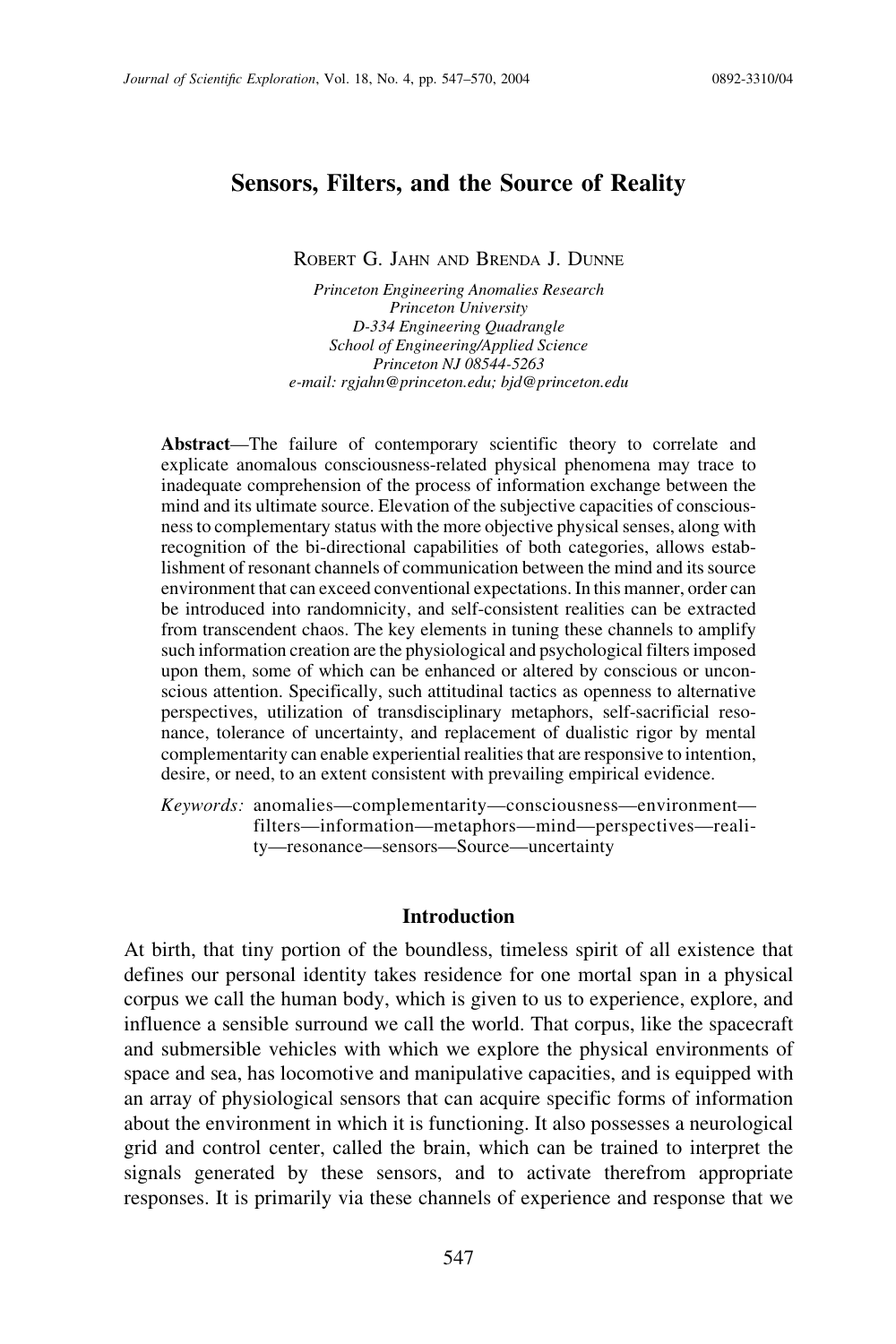endeavor to infer, either intuitively or analytically, composite functional models of our world and of ourselves on which to base our subsequent behavior.

The biophysical architectures and the neurological and biochemical processes by which these sensors and channels execute their respective functions have been broadly and deeply studied, and are sufficiently well understood that their maintenance, protection, healing, and enhancement can be profitably practiced, but considerably less insight has been achieved regarding their roles in establishing the subjective qualities of life. It is well recognized that these physiological sensors have limited ranges of sensitivity, and thus ignore major segments of their corresponding stimulation spectra. Human eyes perceive only the narrow band of electromagnetic radiation from 400 to 700 nanometers in wavelength, and are oblivious to the much more extensive infrared and ultraviolet domains that border it. Our ears respond only to a similarly narrow range of acoustic frequencies, beyond which lie imperceptible infrasonic and ultrasonic realms of the same form of physical oscillations. Our taste, smell, and sense of touch likewise are sensitive only to tiny portions of their potential physical or chemical informants. Whereas we have become technically adept at artificially extending these ranges of information access via a host of optical, electrical, and mechanical devices, our brains must then translate their outputs into extrapolations of our physiological sensitivities to effectuate their utility. We also have developed an armamentarium of equipment to amplify and refine the incoming signals for both the natural and artificially extended sensory capacities: telescopes, microscopes, hearing aids, photographic facilities, radio and television technologies, seismographs, etc. While all serve to enhance our experience of the physical world, here again our brains must execute additional steps of recognition and logic if we are to benefit from them.

More salient to our thesis here, however, is the acknowledgment that other, more subtle mechanisms for acquisition of information, such as intuition, instinct, inspiration, and various other psychical modalities, also can enhance the flux of incoming information. Although commonly experienced, these channels involve less readily identifiable sensors and therefore are less susceptible to orderly reasoning, and they are correspondingly less respected and utilized in modern scientific practice, traditional education, and contemporary social activity. In the extreme materialistic view, this imbalance extends to total dismissal of these subtler capacities, thus restricting experience to the five primary sensory capabilities and their technological extensions alone. Consequently, the inferred models of reality are limited to those substances, processes, and sources of information that constitute conventional contemporary science.

In this paper we ally ourselves with the sharply contrary position that there exists a much deeper and more extensive source of reality, which is largely insulated from direct human experience, representation, or even comprehension. It is a domain that has long been posited and contemplated by metaphysicians and theologians, Jungian and Jamesian psychologists, philosophers of science,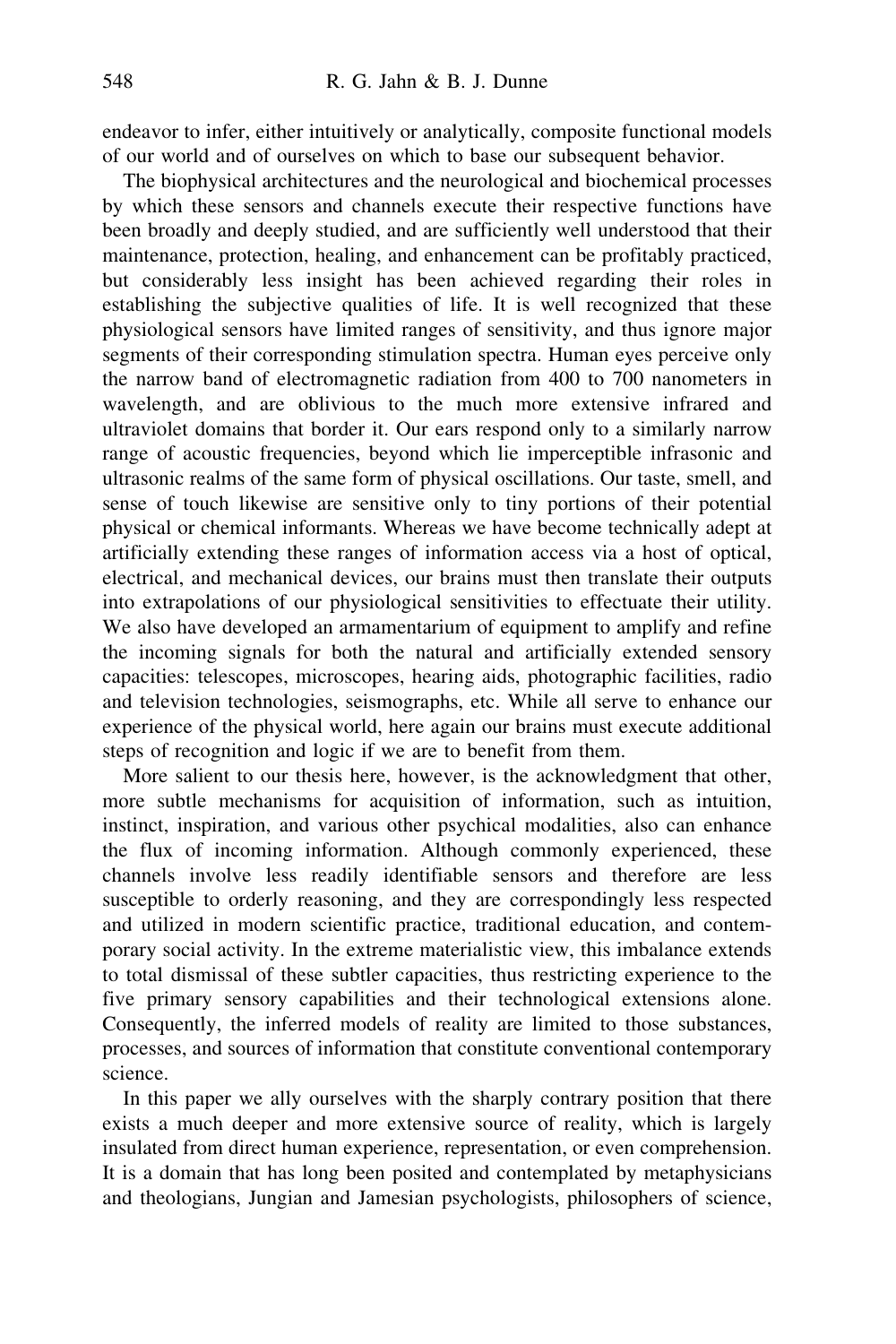and a few contemporary progressive theoretical physicists, all struggling to grasp and to represent its essence and its function. A variety of provincial labels have been applied, such as "Tao," "Qi," "prana," "void," "Akashic record," ''Unus Mundi,'' ''unknowable substratum,'' ''terra incognita,'' ''archetypal field,'' ''hidden order,'' ''aboriginal sensible muchness,'' ''implicate order,'' ''zero-point vacuum,'' ''ontic (or ontological) level,'' ''undivided timeless primordial reality,'' among many others, none of which fully captures the sublimely elusive nature of this domain. In earlier papers we called it the "subliminal seed regime," $(2,3)$  but for our present purposes we shall henceforth refer to it simply as the ''Source.''\*

In similar spirit, we also reject the popular presumption that all modes of human information processing are completely executed within the physiological brain, and that all experiential sensations are epiphenomena of the biophysical and biochemical states thereof. Rather, we shall regard the brain as a neurologically localized utility that serves a much more extended ''mind,'' or ''psyche,'' or ''consciousness'' that far transcends the brain in its capacity, range, endurance, and subtlety of operation, and that is far more sophisticated than a mere antenna for information acquisition, or a silo for its storage. In fact, we shall contend that it is the ultimate organizing principle of the universe, creating reality through its ongoing dialogue with the unstructured potentiality of the Source. In short, we subscribe to the assertion of Arthur Eddington nearly a century ago:

Not once in the dim past, but continuously, by conscious mind is the miracle of the Creation wrought.<sup>(4)</sup>

By whatever names we label these two primary poles of the information dialogue, it is our contention that the highly selective group of experiential channels based in our five physiological senses allows only very limited communication between them, so that via these narrow, cloudy windows in our Source-faring capsule consciousness can obtain only petty glimpses of the grand complexity and scope of its ultimate environment, and correspondingly petty reflections of itself. Like the fabled blind men examining the elephant, our experience of the world and of ourselves is severely circumscribed by our observational inadequacies, yet it is on the basis of these shallow specifications that we presume to construct correspondingly limited models of our environment and of our cogent minds. Worse yet, these impoverished models, their concepts and terminology, are then allowed to constrict further our channels of incoming information, by constraining our experiential data, their interpretations, and our responses, to conform to such authoritarian constructs of ''reality'' and the expectations they engender. This composite dilution of experience we shall henceforth refer to as "filters." (Figure 1 displays one of several possible geometrical representations of this conceptual situation.)

Beyond these major premises, we shall here offer three additional radical propositions, which if better understood and implemented, could bring us toward a more profound comprehension, representation, and utilization of this cosmic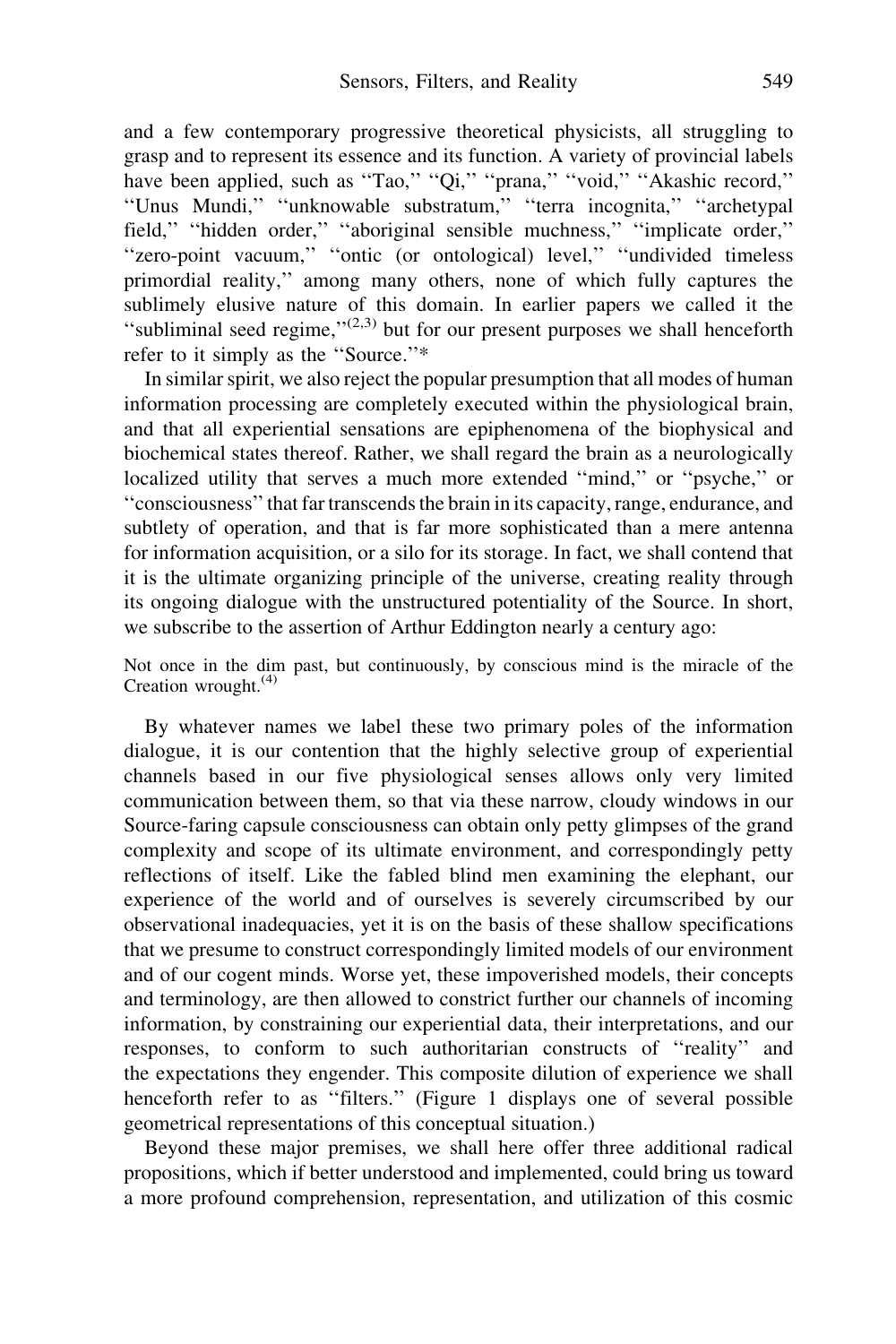

Fig. 1. Schematic cartoon of information exchange between Consciousness and its Source: On the left, physiological sensory channels, conditioned by various physical, psychological, and cultural filters, acquire limited information from the Source, and transmit it to the Consciousness for organization into palpable experience and reaction thereto. On the right, other less well-comprehended subjective channels, also conditioned by pertinent attitudinal filters, supplement the information flux with an assortment of intuitive, instinctive, and inspirational sensations that may also influence the Consciousness response.

sea of existence in which our mortal Source-ship is traveling, and of its navigating consciousness:

- 1. The subjective ''soft'' channels of information acquisition mentioned above, severely neglected in contemporary science, should be elevated to comparable status with the more commonly trusted, objective, ''hard'' channels of sight, sound, touch, taste, and smell.
- 2. Both categories of channels have ''two-way'' capabilities, i.e., they can pass information into the Source, as well as extract information from it. Thus, although the Source is heavily shrouded from consciousness, it nonetheless may be influenced by it. Indeed, it may engage in a dynamic dialogue with it.
- 3. The filters restricting both categories of channels and both directions of information flux are not necessarily static or passive. Some are ''tunable,'' either autonomically or deliberately, to the extent that our prevailing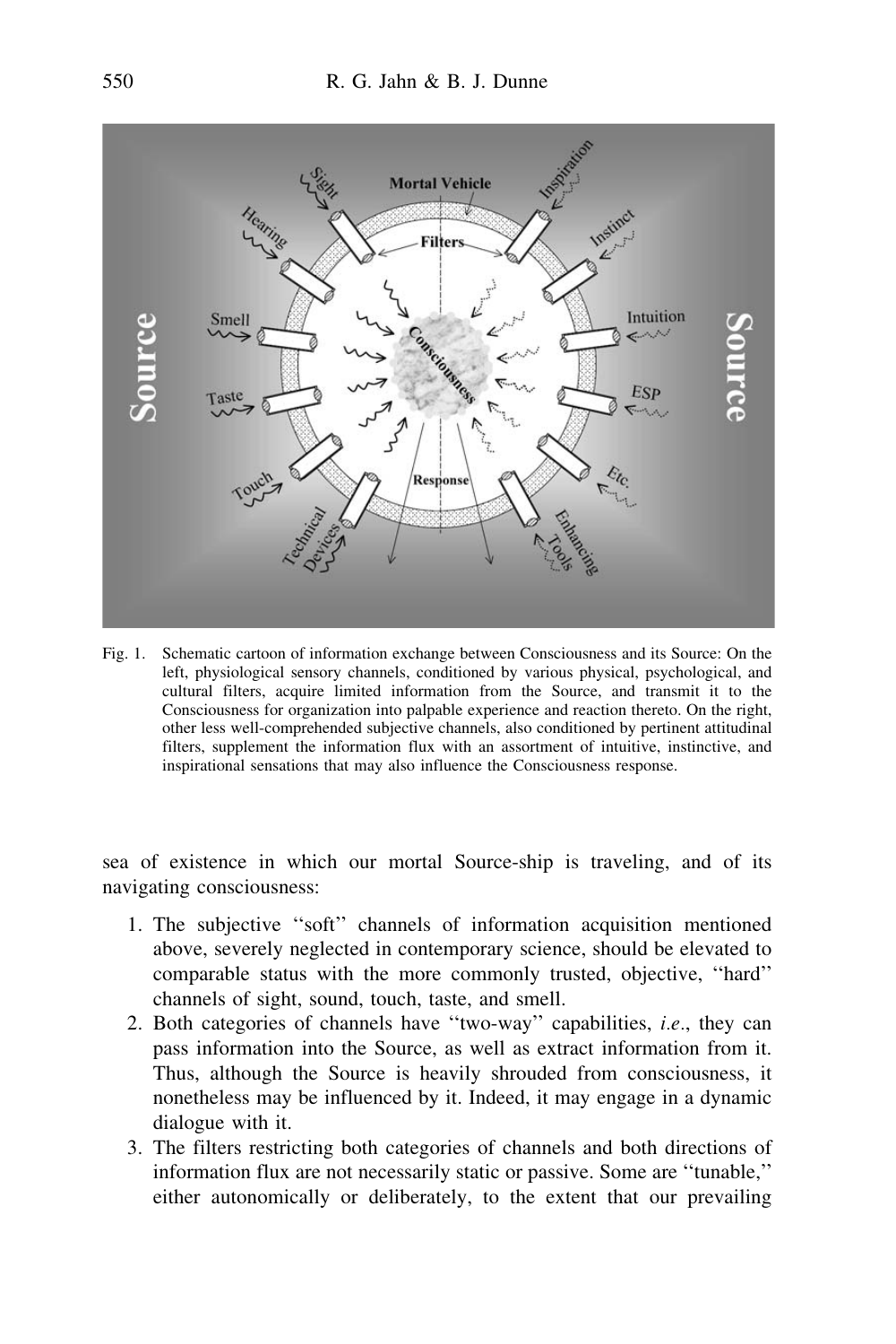expectations, attitudes, purposes, needs, desires, and reference contexts themselves can be altered, thereby yielding broader and deeper access to experiences and influences that are otherwise occluded.

In the following sections we shall explore each of these propositions a bit further.

## Scientific Subjectivity

The elevation of subjective concepts and correlates to equivalent operational status with objectively definable properties in future scientific methodology has been proposed in several of our prior technical and philosophical publications, most notably throughout the text of *Margins of Reality*<sup>(5)</sup> and in the essay "Science" of the Subjective, $\mathcal{L}^{(6)}$  the abstract of which serves to summarize our position:

Over the greater portion of its long scholarly history, the particular form of human observation, reasoning, and technical deployment we properly term 'science' has relied at least as much on subjective experience and inspiration as it has on objective experiments and theories. Only over the past few centuries has subjectivity been progressively excluded from the practice of science, leaving an essentially secular analytical paradigm. Quite recently, however, a compounding constellation of newly inexplicable physical evidence, coupled with a growing scholarly interest in the nature and capability of human consciousness, are beginning to suggest that this sterilization of science may have been excessive and could ultimately limit its epistemological reach and cultural relevance. In particular, an array of demonstrable consciousness-related anomalous physical phenomena, a persistent pattern of biological and medical anomalies, systematic studies of mind/brain relationships and the mechanics of human creativity, and a burgeoning catalogue of human factors effects within contemporary information processing technologies, all display empirical correlations with subjective aspects that greatly complicate, and in many cases preclude, their comprehension on strictly objective grounds. However, any disciplined re-admission of subjective elements into rigorous scientific methodology will hinge on the precision with which they can be defined, measured, and represented, and on the resilience of established scientific techniques to their inclusion. For example, any neo-subjective science, while retaining the logical rigor, empirical/theoretical dialogue, and cultural purpose of its rigidly objective predecessor, would have the following requirements: acknowledgment of a proactive role for human consciousness; more explicit and profound use of interdisciplinary metaphors; more generous interpretations of measurability, replicability, and resonance; a reduction of ontological aspirations; and an overarching teleological causality. Most importantly, the subjective and objective aspects of this holistic science would have to stand in mutually respectful and constructive complementarity to one another if the composite discipline were to fulfill itself and its role in society.

Without repeating the detailed arguments presented in that essay, we would note only that this premise is essential to the invocation of the other propositions developed below. We also might note that despite their less secure catalogue of empirical evidence, access to these less tangible sources of information also has been abetted by a variety of man-made devices. Some of these have been carried forward from ancient mystical traditions, including, for example, dowsing rods, crystal balls, tarot cards, rune stones, I-Ching oracles, etc., all purported to enable and enhance information access via these subtler channels. More contemporary technological versions, usually based on random physical processes,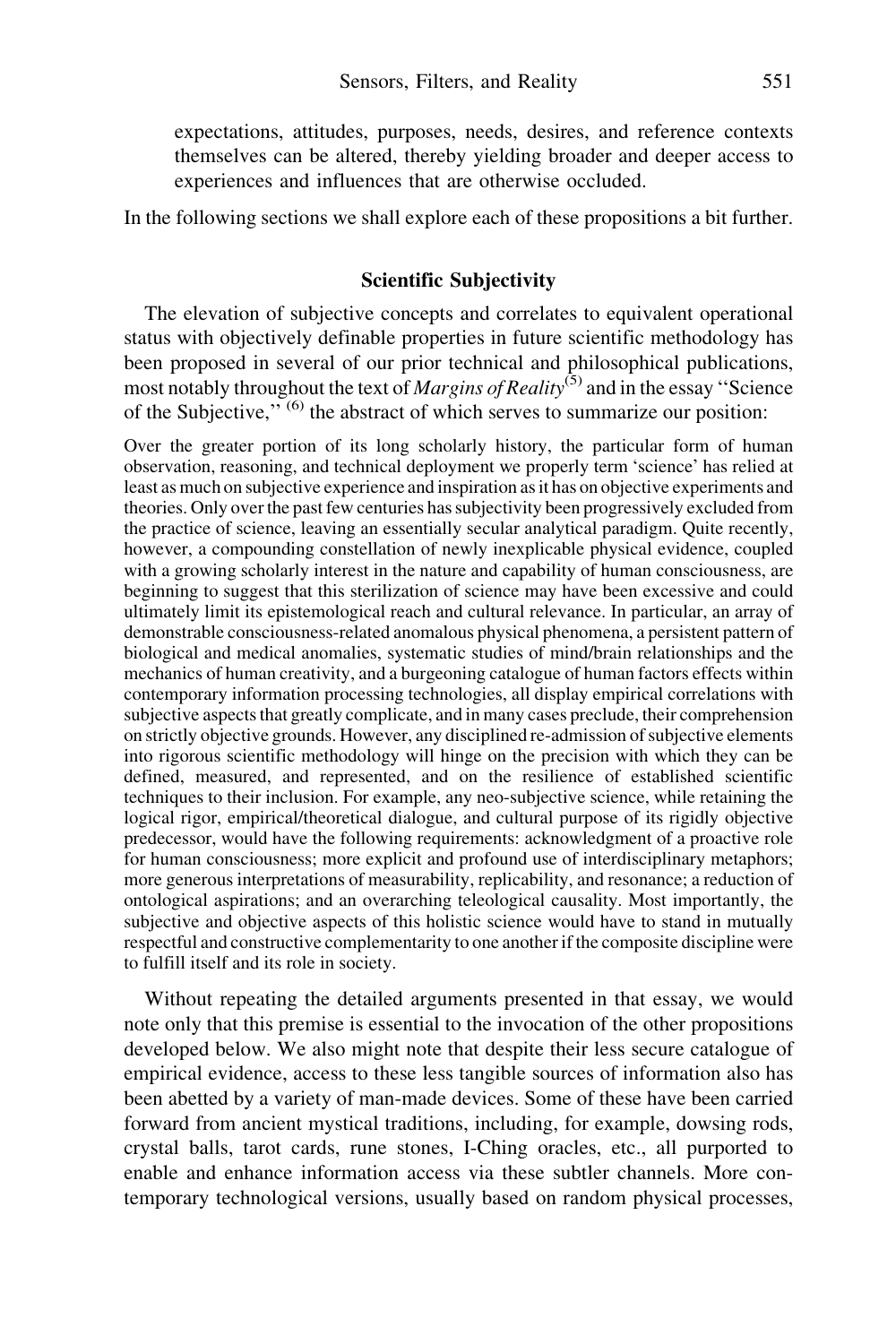include the array of electronic, mechanical, optical, fluid dynamic, and nuclear random event generators (REGs) now commonly utilized in laboratory and field research to display and correlate consciousness-related physical anomalies.<sup> $(7)$ </sup> As with the enhancers of the conventional sensory channels, however, all of these strategies also require a cognitive overlay to interpret and benefit from the additional information they provide.

#### Two-Way Channels

That the information derived from the Source by any of our limited sensory channels is utilized by our human consciousness and its physical corpus is beyond doubt. That there is also a reverse flow of information from our mind and body to this environment is a more complex and controversial issue. Clearly, when we decide to do something of a physical nature,  $e.g.,$  to clap our hands, drive a car, write a book, or compose a song, our physical, cultural, or social environment is affected in some way. How much of this influence is direct physical interaction and how much is achieved by subtler subjective means is debatable, but for either form it is even less clear to what extent the deeper Source underlying the perceived environment participates in, or is modified by, this outgoing direction of information flux.

Some insight into these questions might be derived by reflecting on the role of resonance in the more conventional sensory mechanics of incoming information acquisition. Taking hearing as perhaps the simplest example, we do not merely respond to the passage of sound waves traveling down our ear ducts. Rather, some portion of those incident waves is reflected by the eardrums, thereby establishing standing wave patterns in the ducts that stimulate the drum membranes to sympathetic mechanical vibrations. These, in turn, activate the auditory neurophysiology to transmit messages to the brain for its interpretation, via a corresponding pattern of standing electromagnetic waves in this segment of the channel. In other words, the ear canal, the eardrum, and the auditory neurophysiology comprise a complex acoustical/mechanical/electromagnetic resonator that is stimulated by the incoming sound signals from the environment.

In such a model, there is an inescapable byproduct that is usually ignored as negligible, namely those portions of the outgoing reflected oscillations that reemerge from the ear aperture back into the external environment. To be sure, this entails only a tiny fraction of the energy consumed in the ear stimulation, but therein lies a mechanism for informing the environment of what the ear canal, the ear drum, and the pursuant neurophysiology, including the brain, are doing, for they are all part of one composite resonant system, the oscillations of which are available for interpretation and use by both the brain on one end, and by the environment on the other.

Similar, albeit more elaborate resonant structures can be described for the eyes, mouth, nose, and tactile sensors that stimulate all manner of organic,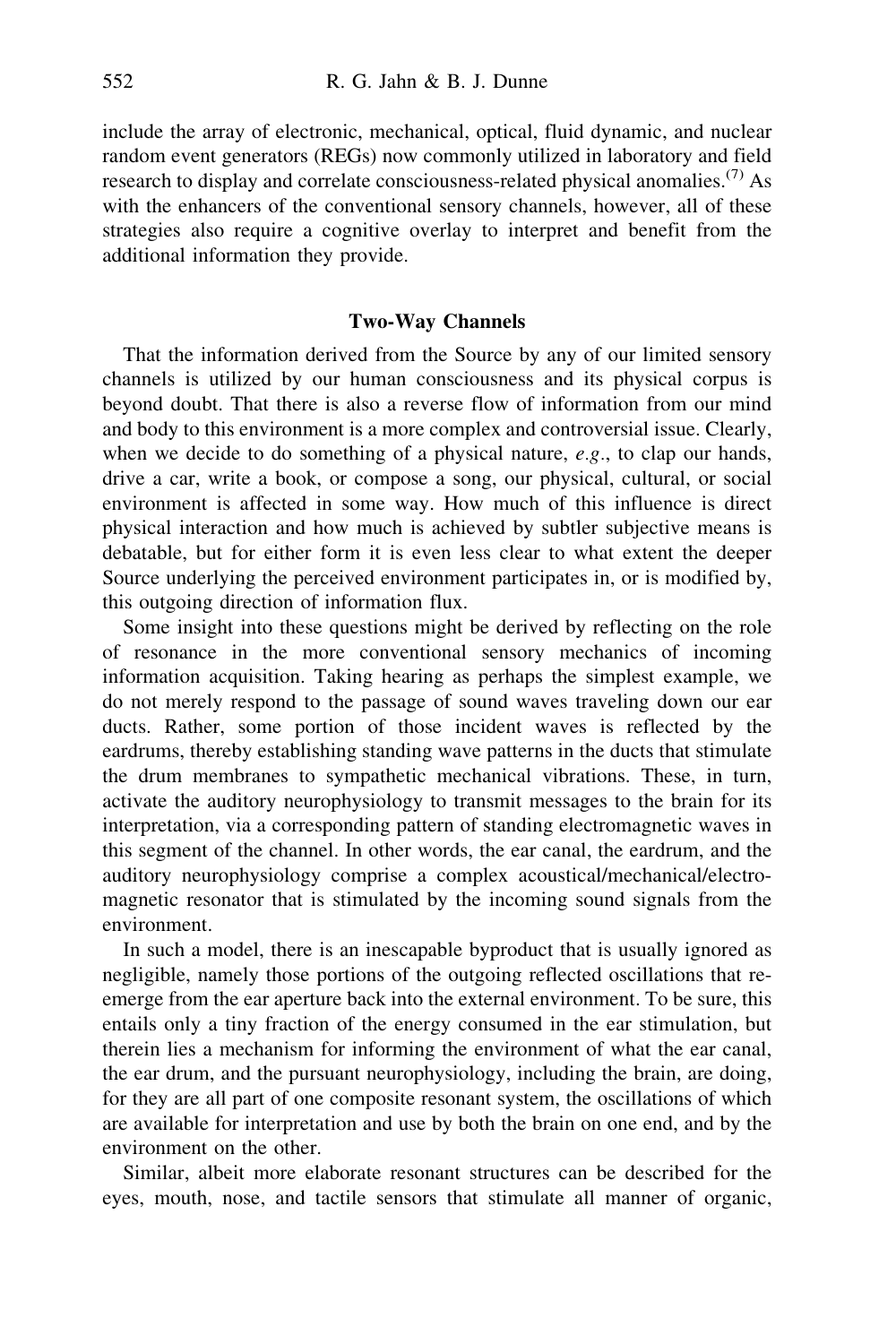neuronal, skeletal, and soft-tissue responses, some small portions of which are also reflected in the outgoing signals. For the eye, it is the retina that provides the two-way interface between the resonant optical cavity and the visual cortex of the brain. The resonating configurations attending the nose, mouth, and tactile skin are somewhat more subtle and complex, and utilize a broader selection of mechanical, electromagnetic, and chemical stimuli, but each of these also inherently provides re-emergent information fluxes that couple the environment and the sensing complexes into bonded resonant systems. In fact, these latter three present more explicit means of environmental influence via their normal respiratory, transpiratory, and thermal efflux cycles.\*\*

So far, we have not yet invoked any of the subtler forms of information acquisition included in the previous section. The requisite system for two-way communication is already in place using only physical and physiological components and processes. But if we now expand our portfolio of communication channels beyond the primary materialistic modalities to include the various subtler passages of intuition, inspiration, instinct, or the array of consciousness-related anomalous information channels long researched in our laboratory and elsewhere, we may more broadly extend the same resonant holistic system metaphor. While the specific mechanics of these incoming and outgoing information carriers and the receptors thereof are less well understood, the role of resonance in such interactions, although less tangibly defined, is impressionistically quite evident, and may well be more significant than for the physical channels. Indeed, the establishment of such resonant states between the subjective experience of a living participant and its pertinent physical and emotional environment is one of the essential functions of all spiritual practices, creative enterprises, healing efforts, and, in our context, the scientific generation of such phenomena.

What then do such resonant channel models predicate? Clearly, the individual effect sizes are very tiny: a few phonons re-emerging from an ear or a few photons from an eye; some faint biophotonic mechanism $(8)$  or chemical radiation from the body; or some microscopic flux of anomalous information riding on an unspecified subjective carrier, each attempting to inform the world about the information being processed in a small portion of the brain or psyche at the other end of that particular system. Ah, but how many ears, and eyes, and mouths, and brains, and psyches, of how many living creatures equipped with such capabilities are resonating their instruments, at their own particular frequencies, at any given moment? And what is the global concatenation of this grand cacophony of information radiations upon the world? And to what extent does that condition not only affect the proximate tangible environment, but also the ineffable Source from which it derives? Perhaps this imagery is akin to that William James had in mind when he referred to this mind/environment colloquy as "the blooming, buzzing confusion."<sup>(9)</sup> In any case, we now have in hand a conceptual model that can employ either hard physical or soft psychical elements not only to enable ongoing two-way communication and influence between mind and matter, but also to establish a subtle network of awareness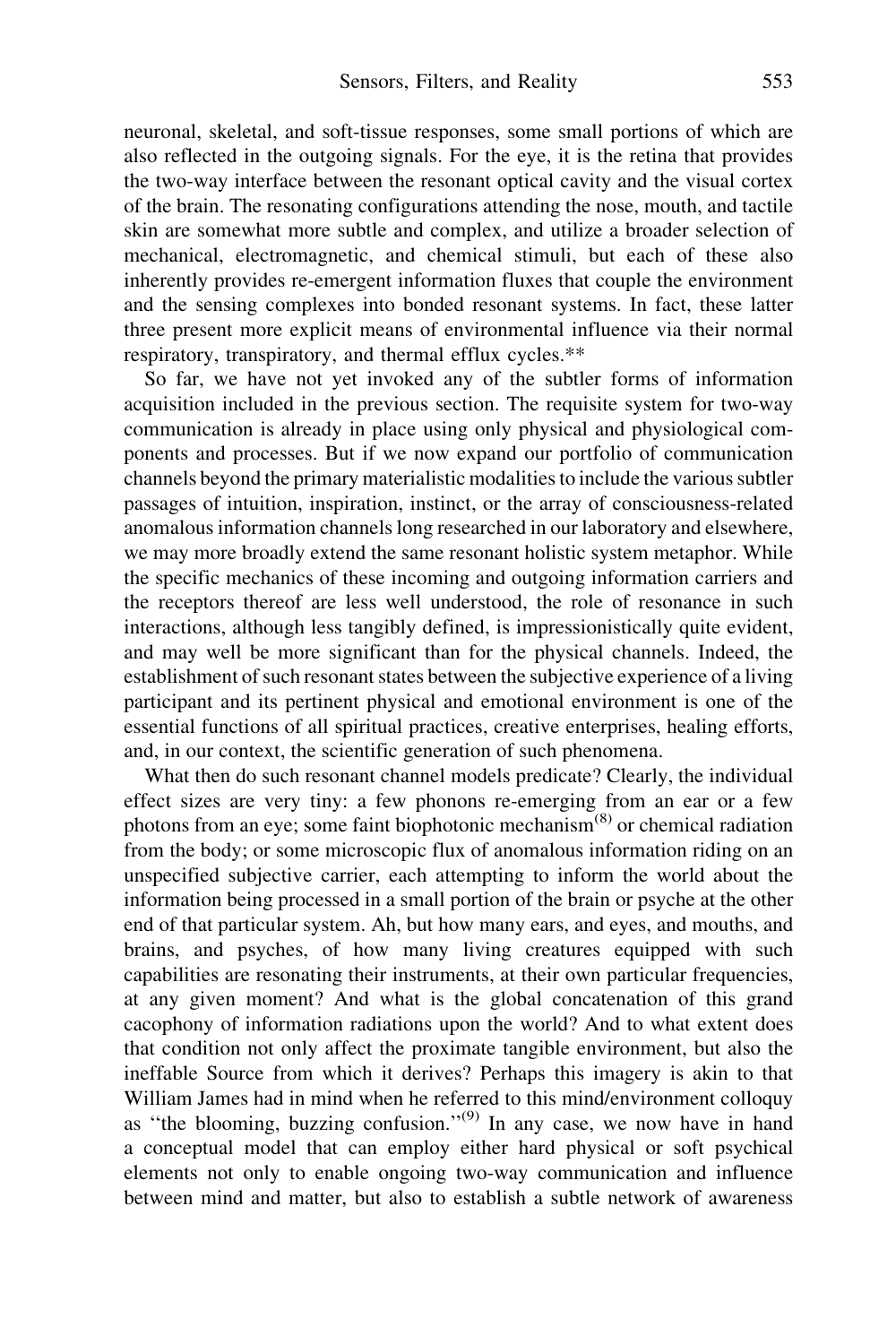

Fig. 2. Schematic cartoon of the resonating sensory systems: Consciousness exchanges information with the Source via filtered sensory oscillators, each resonating within its particular physiological or psychical complex. From the information thus acquired, it assembles experiences, the subtlety and profundity of which depend on the depth and breadth of the information interpenetration. From relatively narrow and shallow penetrations it infers a model of its physical environment, but this is only a limited, emergent expression of the full potentiality of the ultimate Source. Deeper incursions, however achieved, can yield more profound and extraordinary experiences, probably first processed in the unconscious mind. The most extreme penetrations can precipitate extensive, collective psychical events, and may yield more ontological glimpses of the Source itself.

By the converse routes, consciousness also employs the sensory resonators to contribute information to the Source, thereby affecting it, and hence the palpable environment and all subtler experiences derived from it. Personal realities may thereby be responsive to individual and collective intentions, desires, and needs, to a degree determined by the intimacy of the consciousness/source coupling.

and interdependence among all of the participating minds and substances, thereby elevating the consciousness component of the information dialogue from an individual to a collective level that may merit capitalization of that term, as well. Perhaps even more importantly, we may have the mechanism for individual and collective Consciousness to imprint itself on the universal Source. (Figure 2 offers one schematic representation of the Source/Consciousness resonant sensory system concept just proposed.)

At this point we might attempt to estimate quantitatively the amount of information of all physical and psychical forms currently permeating our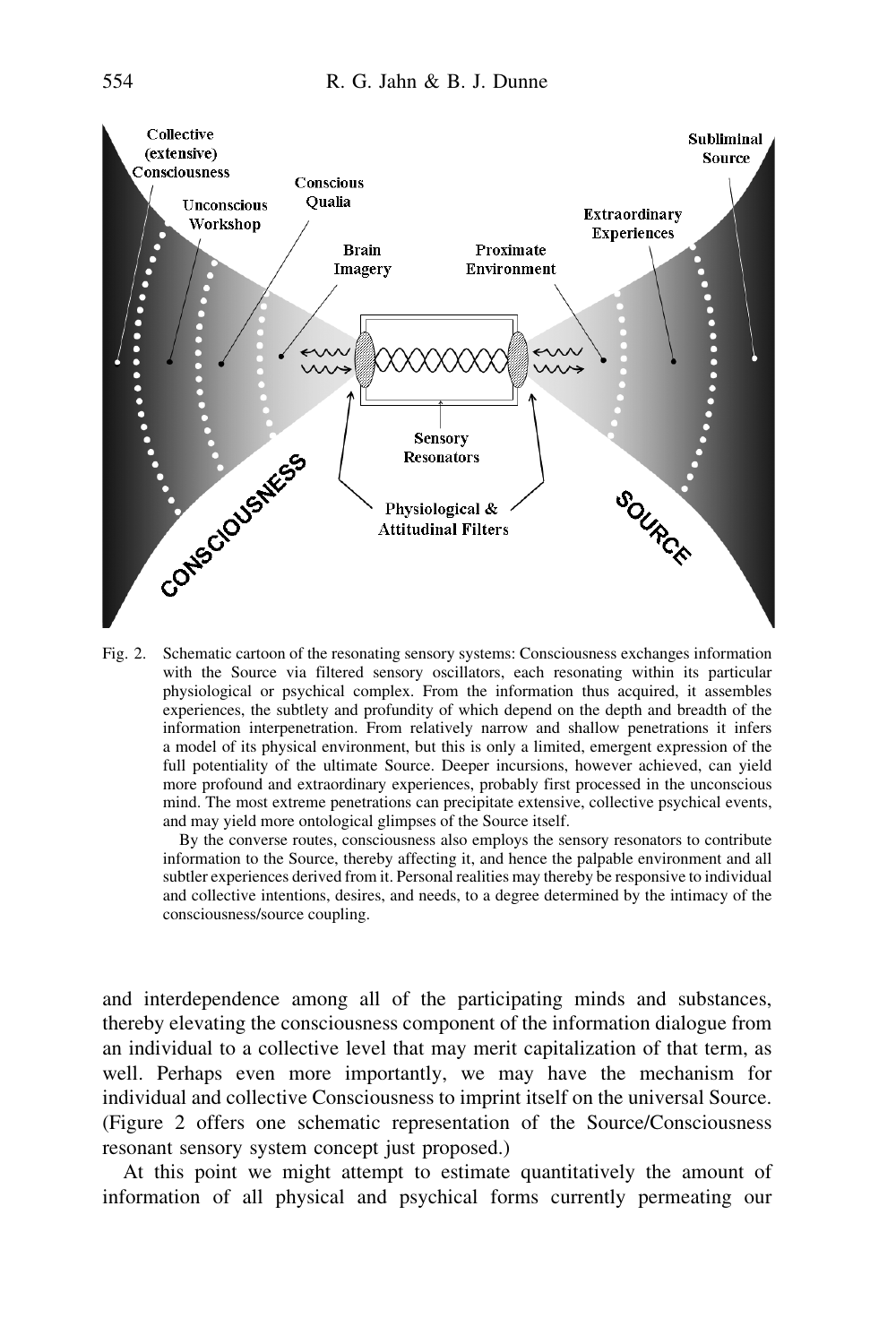environment that has been processed through the various resonant channels just proposed. We shall eschew that ambitious effort in favor of simply noting that any and all information that is actually extracted from the Source via the consciousness sensory systems is subject to such resonant reflections, and thereby couples these two ultimate entities to some small degree. What portion of this coupling is materialistically brain-based in character, what portion is psychically based in the subtler modalities, how these two genres complement and inform one another, and how the consciousness employs its brain utility in all of this, remain major issues. But direct physical processes for consciousness to influence the evolution of its Source of reality seem to exist.

We shall also pass over the multitude of possible secondary loops that connect our minds to the environment, other than to acknowledge that when we receive information through one or more of the sensory channels, mental processing may dictate a response that returns information to the environment in some other modality. When danger intrudes, I may run, resist, or perspire; when my dog nudges me, I may speak kindly to him, pat him affectionately, or take him for a walk; when I hear great music, I may smile, sigh, or even sing along. In all cases, my reactions are returning some information to the environment, and these indirect couplings, like the more direct resonances within the individual sensory channels, greatly proliferate the grand Consciousness/Source dialogue.

### Filter Tuning

We have already noted the severe physiological restrictions imposed by our sensory equipment on the quality and quantity of information we can extract from the Source. Some of these can be improved by selective training or genetic aptitudes that favor particular modes of information acquisition, such as the enhanced sensitivities of accomplished or gifted musicians to particular tonalities; the capacities of great artists, designers, or organizers to grasp designs and patterns; or the abilities of superstar athletes to react to critical aspects of their games more rapidly and accurately than their competitors. Most of us will also concede that our prevailing subjective states of mind can color the way we perceive any events and respond to them; both are clearly conditioned by our purposes, expectations, moods, prejudices, and attitudes. Beyond these short-term sensitivities, various longer-lived cultural and psychological filters operate as well. As an extreme example, it has been reported that some pre-Columbian Native Americans literally could not see the large sailing vessels of the first European explorers to broach their shores because they had no cultural precedent for such an event or object, and no appropriate words in their vocabulary. Thus, in their context of reality, such things simply did not exist.

This blindness to items that are inconsistent with expectations has been demonstrated repeatedly under rigorous scientific conditions. A number of studies in perceptual psychology have established that people engaged in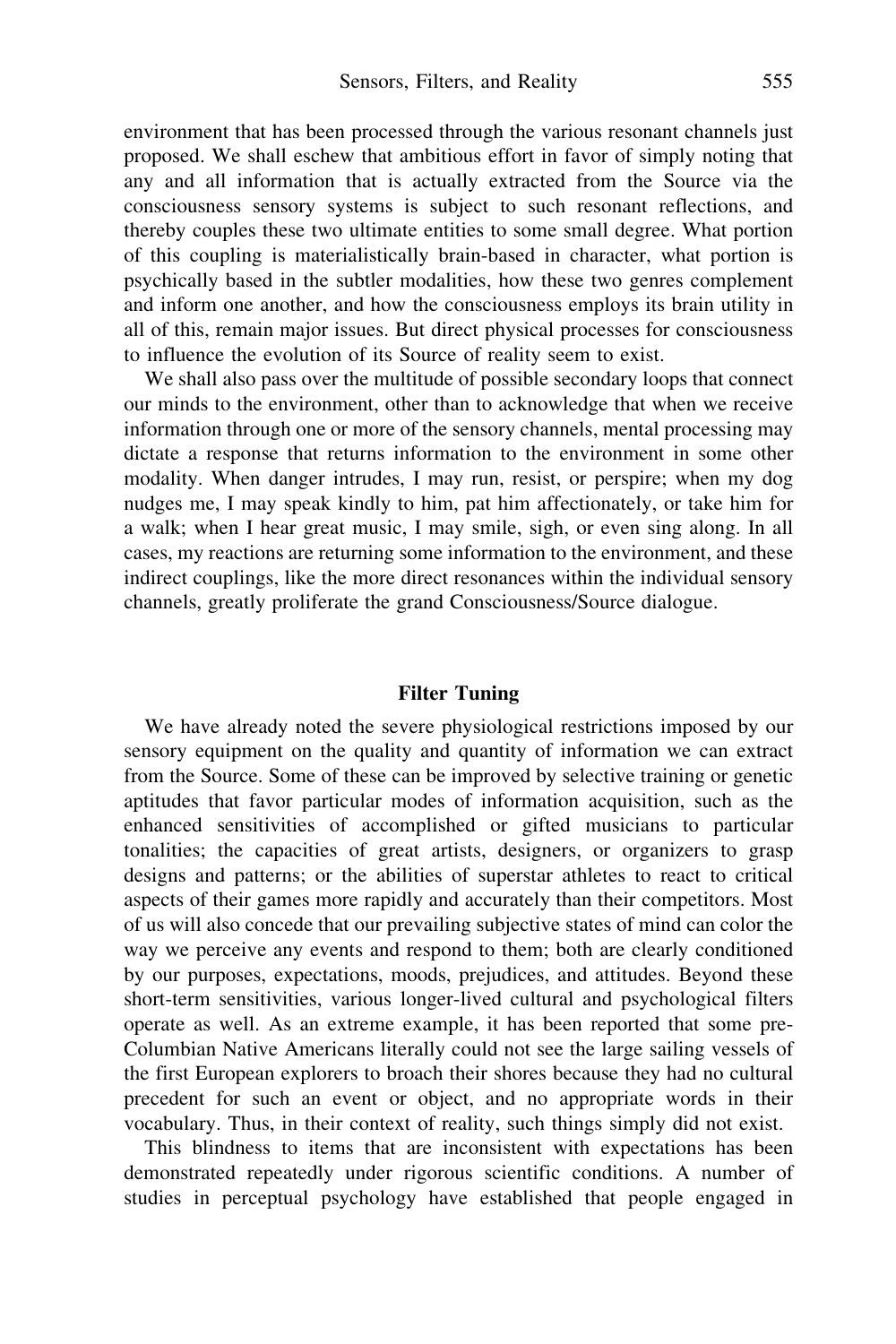structured activities typically do not see unexpected, or even bizarre events that may intrude, even though these are clearly visible to uninvolved observers.<sup> $(10)$ </sup> For example, in the classic Bruner and Postman experiments in perceptual psychology, subjects presented with pictures of playing cards at rapid intervals consistently misperceived incongruent cards having mismatched suits and  $colors<sup>(11)</sup>$  The implausible, frequently symbolic or mystical imagery that characterizes dreams, meditations, hallucinations, and other altered or visionary states of awareness are probably attributable to the suspension or alteration of the sensory filters we have cultivated for use in our ordinary waking state. Outside the realm of human experience, it is evident that many other creatures, despite utilizing sensory equipment similar to our own, respond substantially differently to given environmental situations, depending on the behavioral heritages and enculturation that have tuned their own filters to particular functional purposes.

What we wish to pursue here, however, is a more proactive form of filter tuning wherein a particular physical perception, its inferred conceptualization, the patterns of conscious and unconscious response it stimulates, and the corresponding environmental reactions it induces may be altered more deliberately. This is the sort of process the celebrated Cherokee medicine man, Rolling Thunder, alluded to when he cryptically summarized his apparent ability to manipulate external events as "there's an attitude you can take." $(12)$ We also confront it in the mystifying efficacy of the placebo, or in the demonstrable improvements in physical strength and control derivable from martial arts protocols. The deliberate use of hallucinogenic substances to alter patterns of awareness and allow access to alternative realities also has extensive cultural precedents throughout recorded history.

Our particular point here is that at whatever level and by whatever practice they may be invoked, such tuning techniques may condition both directions of the two-way information traffic discussed in the previous section, i.e., not only may they alter the quantity and quality of the information reaching the consciousness from its source environment, but also, via the resonant reflection processes or indirect response mechanisms just proposed, they may condition the information transmitted to the latter from the former as well. Thus, the holistic information loop of vital conversation between the two is to this extent responsive to the consciousness filters we choose to impose, and it is to these that we must turn to seek practical benefits from our composite model. The benefits we seek, of course, are better understanding of the Consciousness/ Source dialogue, leading to its more effective utilization in our daily lives.

At this point the reader might reasonably anticipate some cookbook recipe for tuning the filters of consciousness to achieve more incisive penetration into its Source environment, thereby extracting from it an expanded range of information and experience and/or altering it in some observable way. Unfortunately, our 25 years of laboratory work have persuaded us that this aspiration is not so neatly obtainable, given the fundamentally unspecifiable natures of both the Consciousness and the Source. Although our minds acquire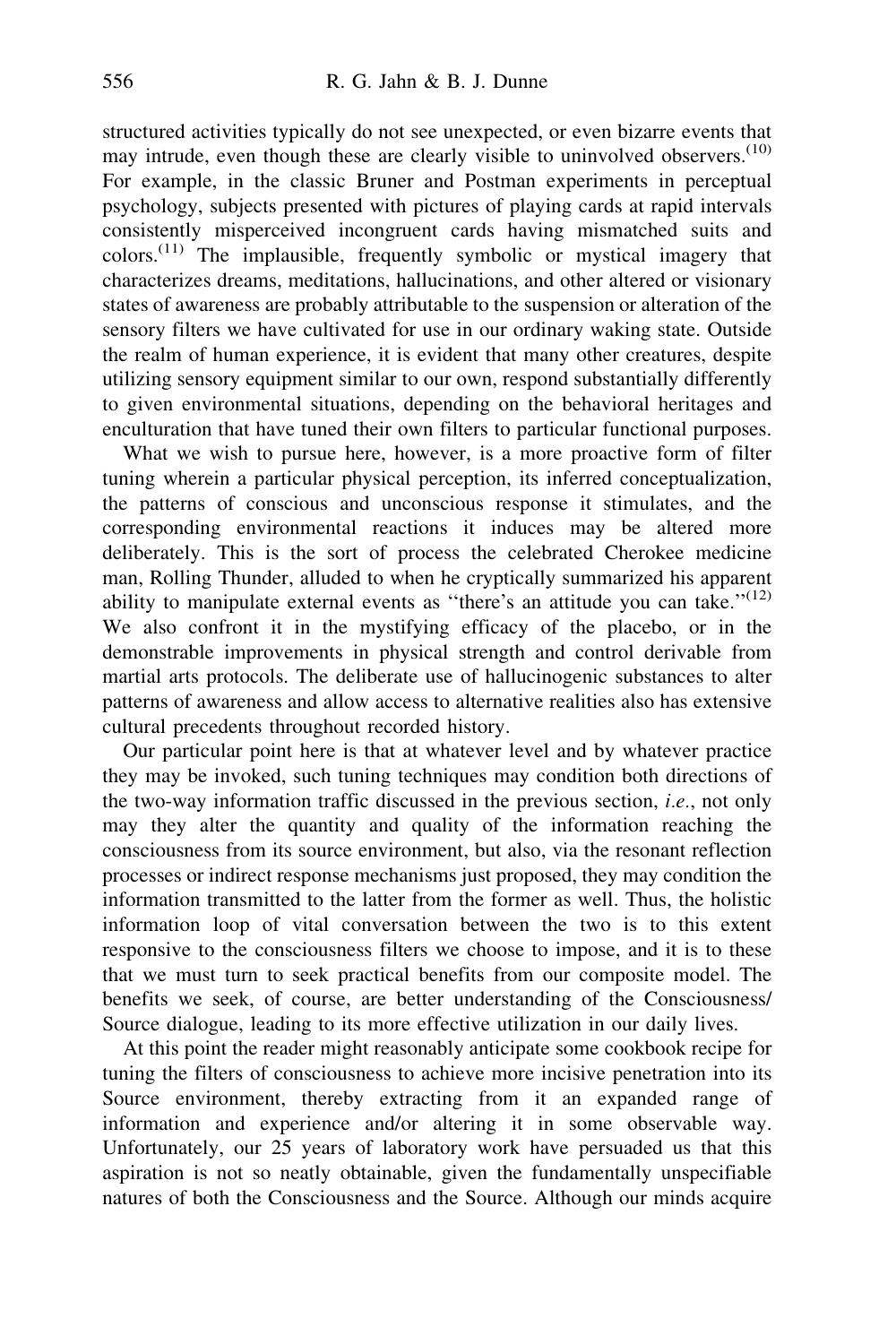information in an inherently subjective fashion, in our Western culture they have been cultivated to conceptualize and express their experience and activity primarily via precise ''this, not that'' objective discriminations, largely neglecting the intangible subjective dimensions that can blur those distinctions. In contrast, the Source exists as a sea of ineffable, complexly intertwined potentialities that are rooted in irreducible uncertainty that defies objective specification. Thus, the same impedance mismatch that limits our interactions with the Source also encumbers our efforts to devise and describe means for controlling the filtering process to enhance our access to it. Hence, rather than a step-by-step recipe, we can offer only an assortment of empirical insights and derived speculations that may seem to some of our precise scientific colleagues to be rather vague and esoteric, and to some of our more intuitive colleagues too mechanistic and constrained. A similar disclaimer must pertain to any effort to specify the subjective strategies actually employed by the participants in our experiments in generating the anomalous results that have stimulated these theoretical musings. These tactics are typically so intuitive and personal that they defy any attempts at generalization. We therefore must leave it to our readers to create their own recipes from these raw ingredients, with no assurances of effectiveness or replicability from one application to the next.

Within these caveats, five features strike us as being essential to any proactive filter-tuning strategy:

- 1. The acceptance of the possibility of alternative realities;
- 2. The generous utilization of conceptual metaphors by which to access them;
- 3. The achievement of resonance, in both its objective and subjective senses;
- 4. The tolerance of uncertainty as a sine qua non in any creative interaction between Consciousness and the Source;
- 5. The replacement of conceptual duality by complementarity as the fundamental dynamic for the construction of reality.

In the remainder of this paper we shall strive to communicate our own sense of the essence of these ingredients, insofar as they can be linguistically represented.

### 1) Alternative realities: The power of perspective

''It is the theory which decides what we can observe.'' Albert Einstein<sup>(13)</sup>

The initial requisite for any proactive form of consciousness filter tuning is the recognition that the reality one is experiencing is only one possible expression of the multitude of potential realities available from the Source. Only with this conviction in place is it possible to suspend or de-prioritize the particular perspective being deployed, to allow activation of other options. Under ordinary circumstances, however, we usually are so preoccupied with translating our experiences into objective descriptions that we fail to acknowledge at a conscious level the fundamentally subjective nature of those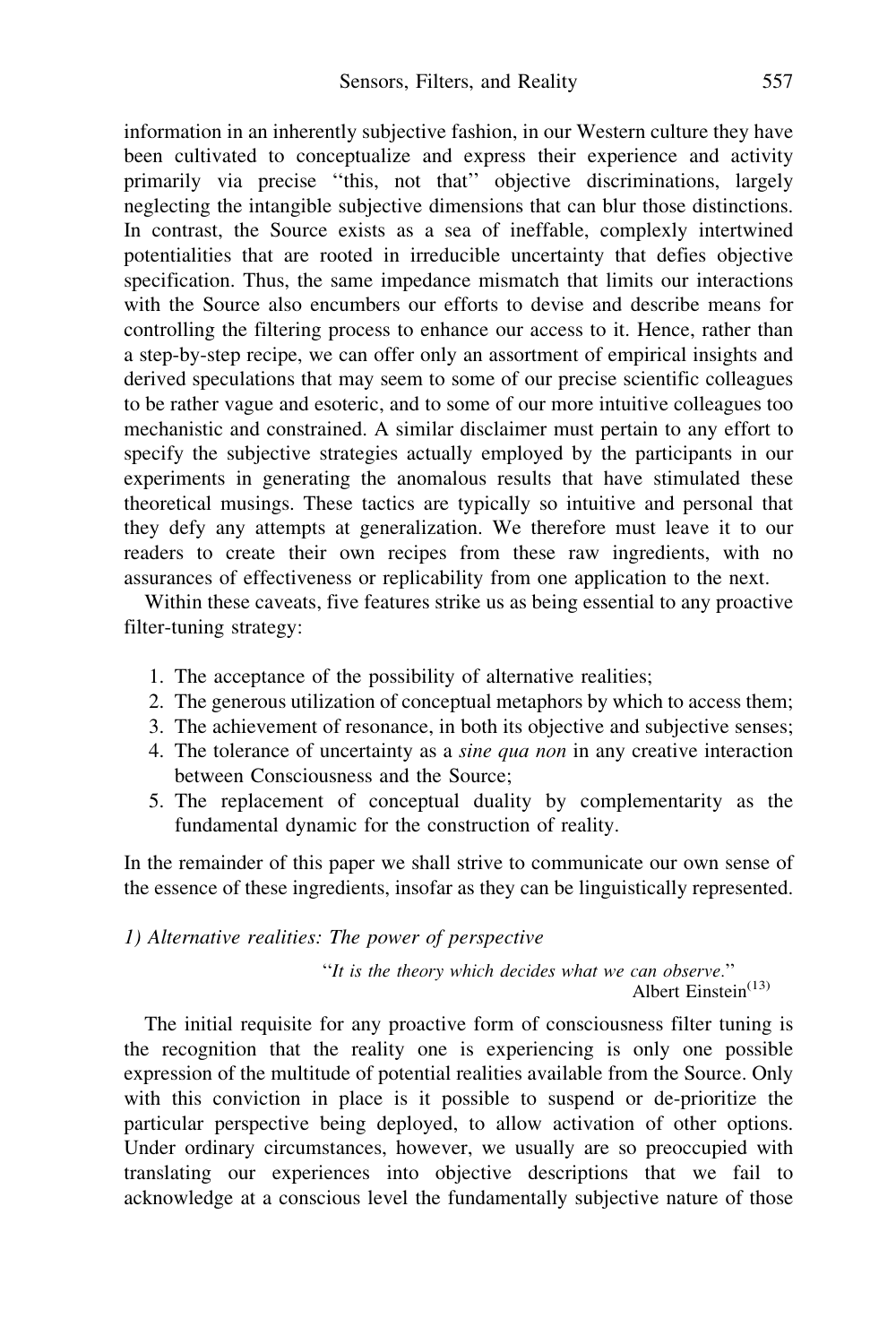experiences and the accessibility of alternative representations of them. Rather, such alternatives are assigned relative probabilities via an unconscious mental algorithm that incorporates such factors as past experience, expectation, desire, or fear, along with the immediate purpose or intention. As these unconscious calculations converge on the interpretation that seems most likely within the prevailing perspective, an appropriate filter is thereby imposed. Typically, it is only at this point that the attribution of experiential meaning shifts to a conscious level.

Among the many unconscious factors that contribute to such mental sorting, the prevailing values of our culture play powerful, albeit subtle, roles. The primary objectives of most socialization and educational processes are the encouragement of individual beliefs and behavior that are consistent with the values and purposes of the collective, so that our personal worldviews align with the perspectives of the particular socio-cultural milieux, peer groups, or professional hierarchies in which we are immersed. Each of these dispenses its own conceptual vocabulary and priorities to bias the weighting factors in our unconscious mental calculations toward those representations of experience that are most consistent with the established beliefs and goals of that system, thereby reinforcing the coherence of its collective structure. Any ''thinking outside the box'' undermines the system's control over individual experience and action and is discouraged via stern social sanctions of rejection or exclusion from group membership. For humans, as well as for other social animals, such treatment is usually sufficiently painful to enforce conformity to the ''appropriate'' information processing strategies and consequent behavior. Eventually, these constraints become so internalized and automated that most alternative perspectives, and their associated reactions, are not even recognized. In extreme cases, they can engender a variety of physical and emotional pathologies, including neuroses, psychoses, or muscular armoring<sup> $(14)$ </sup> that can further limit or distort responses to stimuli. Given such cultural obedience training, the deployment of other interpretations, *i.e.*, other consciousness filters, requires a strong act of will, plus an acceptance of the psychological consequences of deviating from the security of the collective belief system. Only then are the rules governing the creation of reality recognized as mutable, rather than absolute, a realization that initially can be emotionally discomforting. But this is the inescapable price if we are to purchase the ability to extract from the potentiality of the Source a physical actuality that reacts to our conscious intentions.

In this processing, the organizing mind may apply a wide variety of conceptual filters to the boundless, undifferentiated potentiality that is the Source, whereby the emergence of countless corresponding realities are possible, perhaps reminiscent of the ''many worlds'' concept of some physical theorists. When the probing mind articulates an intention,  $e.g.,$  "Let there be X," that intention is automatically associated with a sense of its meaning within any given frame of reference. A sequence of discrimination is then initiated whereby X is successively distinguished from all associations that that mind regards as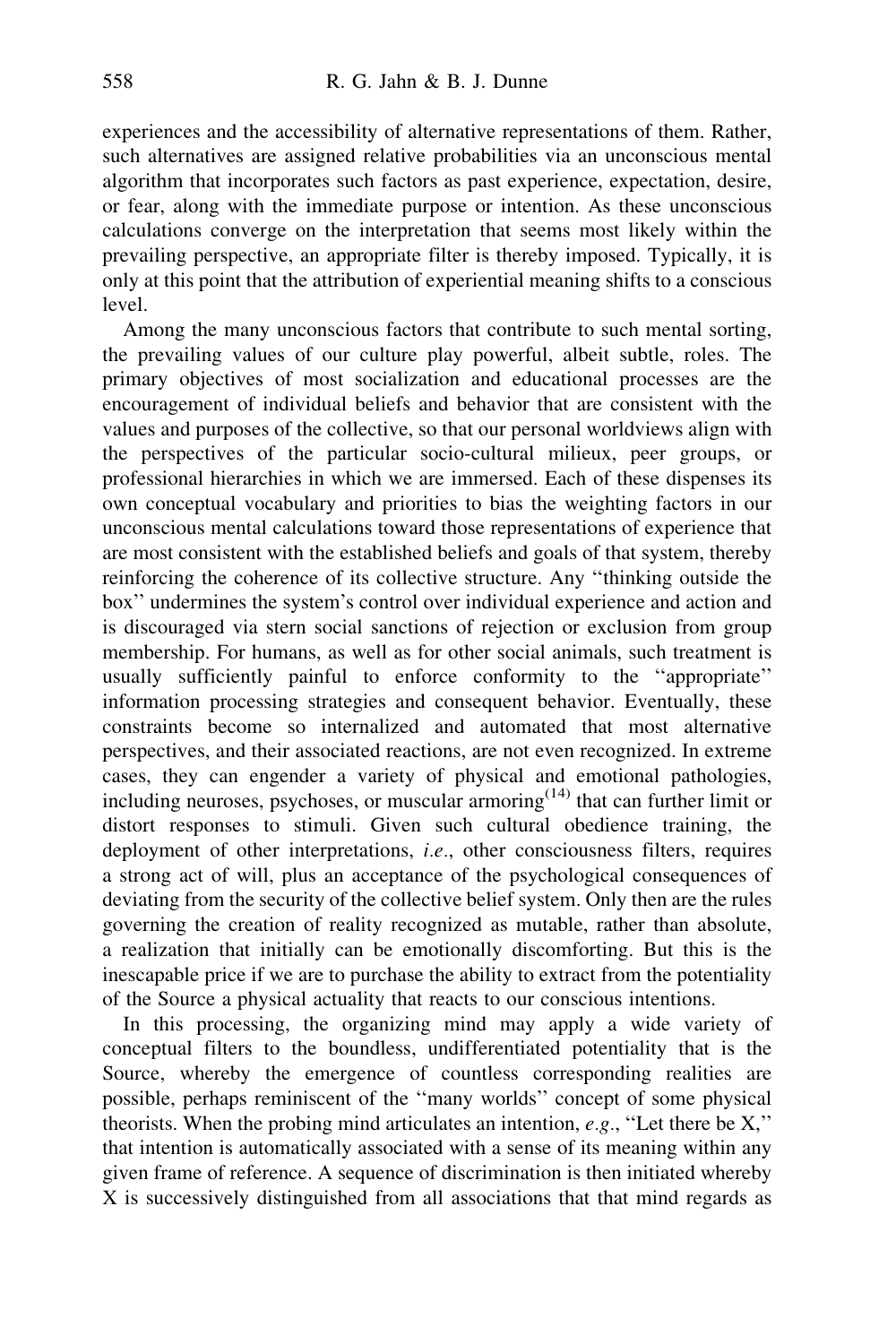clearly not-X. Even with these eliminations, however, an assortment of potential associations with X still remains, each of which has some probability of pertinence in the prevailing reference frame, thereby constituting a kind of subjective probability distribution. As each of these possibilities is considered and rejected, the definition of X becomes more precise and the mind moves from a state of uncertainty, where its sense of control is tenuous, to one where it feels more comfortable, with an experience that seems more orderly and predictable. With the continued reduction in uncertainty, the residual interpretational possibilities that survive this elimination process take on increasingly higher likelihoods of being meaningful information, and the variance of the distribution of meanings narrows. One familiar example of this process might be the systematic solving of a crossword puzzle, where more than one word can fit a designated set of squares for which the clue is intentionally ambiguous.

Since most of the critical early distinctions that establish and maintain the frame of reference guiding the selection process take place at a non-conscious level, the conscious mind is rarely exposed to the less probable options. It makes its choices only among those alternatives that seem more likely within that frame of reference, where habitual, enculturated definitions of reality already have been well established. But if a different context of meaning is invoked, the distribution function of possibilities shifts to some degree, depending on how radically that alternative deviates from the conventional one. In a reference frame comprising a major change of perspective, the most likely outcome could well be out in the tails of the standard mind-set distribution; conversely, the most likely events in the latter context could be quite unlikely in the former. In other words, alteration of the prevailing context of meaning to one where an ostensibly lower probability option becomes dominant is essential for effecting significant change in one's reality.

As a particularly simple example of such an exchange of reality, consider the well-known Necker cube visual illusion. In this case, confronted by two equally likely perspectives, the mind finds itself in a superposition of states, shifting back and forth between the two available possibilities as it tries to determine which is the "correct" image. In such a delicately balanced situation, the slightest subjective bias toward one interpretation or the other can shift the equilibrium. Once this happens, the discriminatory function takes over and decides on ''this, not that,'' and a ''reality'' is established. In this example, where the initial probabilities are essentially equal, the process could equally well have converged on the alternative reality. In more complex situations where the competing interpretations have very different probabilities, however, opting for the less likely interpretation requires a more substantial shift of perspective, which, when achieved, engenders a correspondingly larger change in the information patterns propagating between the mind and its environment. This may well be the controlling factor in limiting the scale of anomalous effects that characterize the laboratory-based studies, where for successful achievement the human participant must attempt from the outset to set aside the scientific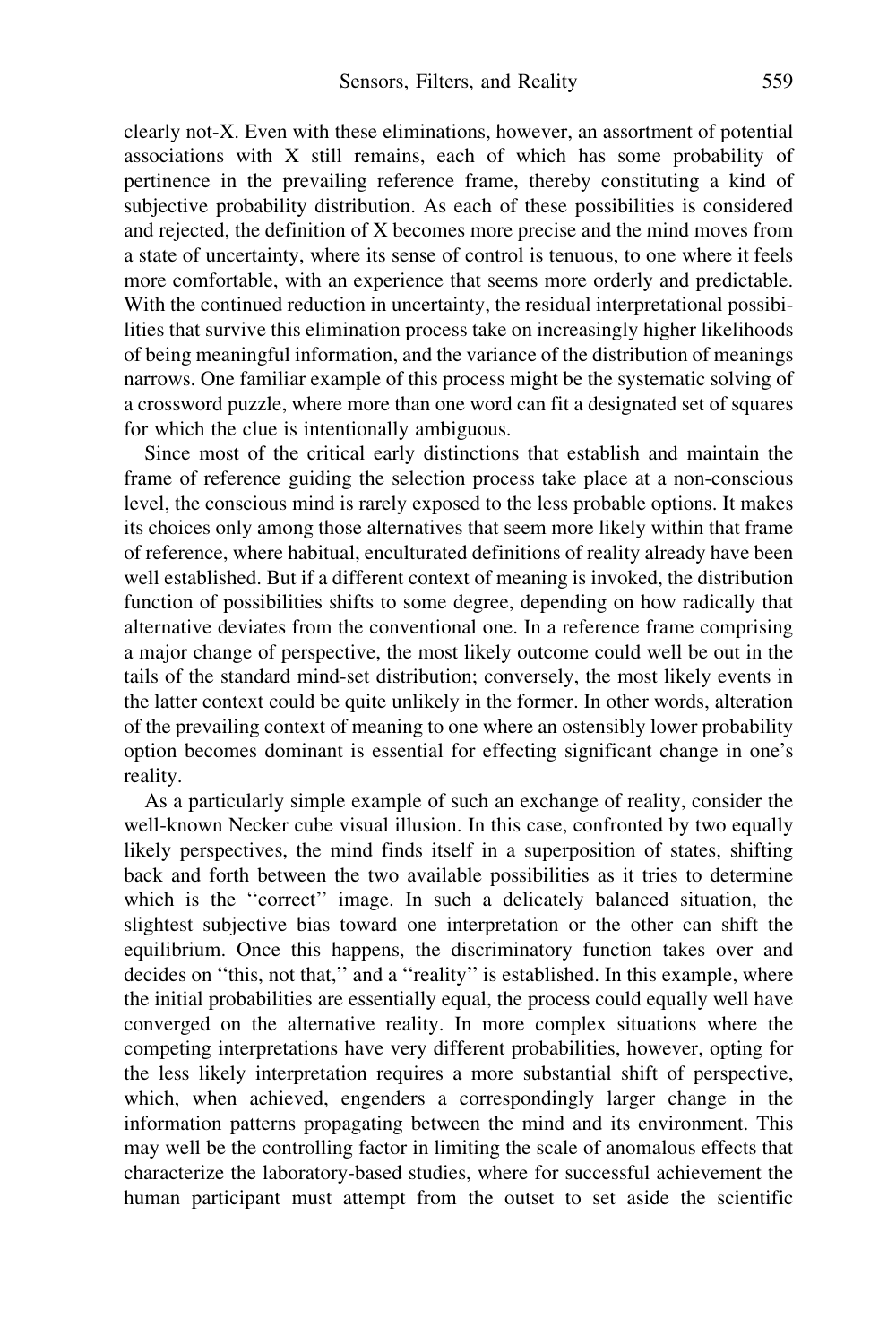''impossibility'' of the assigned task and to invoke a reference frame in which the probability of the anomalous accomplishment is optimized.

It is interesting to note that, in contrast to our Judeo-Christian-scientific tradition, some cultures actually encourage the exploration of alternative interpretations of experience as a strategy for developing self-awareness and deeper understanding of the relationship between the individual and the environment. For example, certain Native American and East Asian traditions maintain that one cannot fully understand an experience until it has been considered from at least seven different points of view.<sup> $(15)$ </sup> In this sense, the terminology "alternative reality'' might better be replaced by ''multiple reality,'' which also befits our particular application of this concept. While we shall not attempt to describe here the various strategies deployed by such societies in this process, nor to provide an anthropological/sociological critique of their effectiveness, their applications within their own cultural contexts confirm that our narrower Western approach to the interpretation of experience is not the only option.

## 2) The magic of metaphor

''I will open my mouth in parables, I will utter things hidden since the creation of the world.''

Psalms 78:21<sup>(16)</sup>

Note that throughout this paper we have resorted to metaphor several times, invoking the familiar properties of ''space capsules,'' ''distribution functions,'' ''crossword puzzles,'' ''Necker cubes,'' etc., in an attempt to clarify the intended meanings of potentially unclear abstract concepts. Metaphor is, in fact, a powerful technique for resolving or utilizing ambiguity in order to convey subtle nuances of meaning or to express otherwise ineffable experience. It stimulates the associative capabilities of the mind,  $vis-\hat{a}-vis$  its discriminatory techniques that attempt to minimize uncertainty by assigning names, categories, and functions to subjective experience in order to reduce it to more precise objective description. Discrimination, the tool of logic, presents the consciousness with sequences of ''either/or'' decisions that inevitably lead to a dualistic view of reality; association, the tool of creativity, raises awareness of possible connections between apparently disparate interpretations and allows the consciousness to move beyond duality in representing its experience. Metaphor thus encourages the mind to pay more attention to the similarities among various interpretational options than to their differences, and thereby empowers rather than reduces the uncertainty, as discussed more fully below. (This is the essence of the so-called Law of Similarity that played a central role in the ancient practice of alchemy.)

In this spirit, let us return to a quantum mechanical metaphor we introduced in previous publications,  $(5,17)$  wherein we spoke of reality as the product of the interaction of consciousness with its environment. In that representation we intentionally defined consciousness very loosely, ''to subsume all categories of human experience ... including those commonly termed 'conscious,' 'sub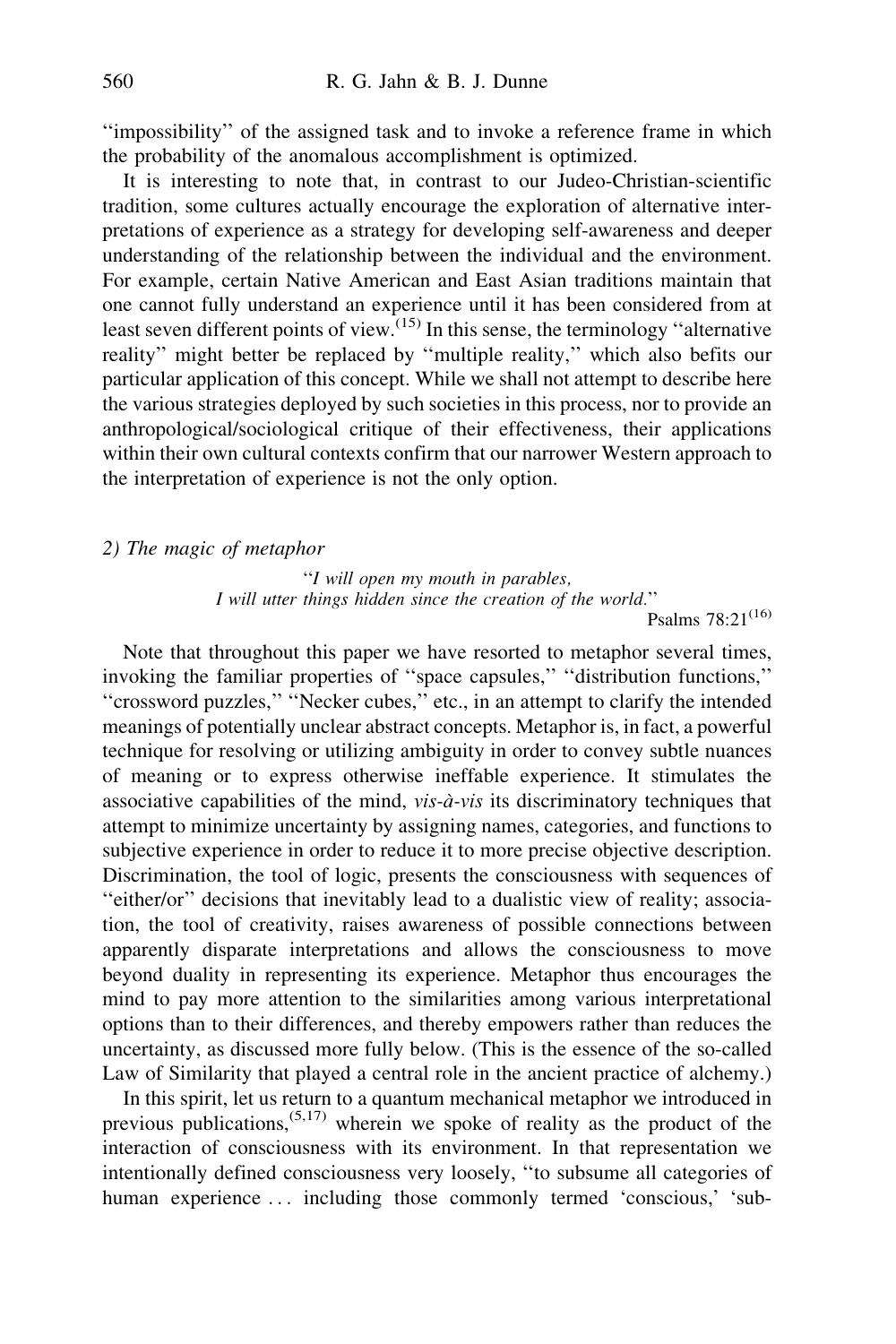conscious,' 'superconscious,' or 'unconscious,' without presumption of specific psychological or physiological mechanisms.'' Our similarly comprehensive definition of environment included ''all circumstances and influences affecting the consciousness that it perceives to be separate from itself, including, as appropriate, its own physical corpus and its physical habitat, as well as all intangible psychological, social, and historical influences that bear upon it.'' Thus, reality was regarded as the product of a consciousness/environment interface that was intrinsically subjective and situation-specific, so that the Source could only be perceived through the prevailing filters of consciousness, much like the shadows in Plato's cave. $(18)$ 

In applying this quantum mechanical metaphor, we also had occasion to define a ''consciousness atom,'' using a set of spherical ''consciousness coordinates'' labeled "range," "attitude," and "orientation," which proved useful in representing various states of consciousness. For our purposes here, we can identify "range" with the emotional intensity, "attitude" with the point of view, and ''orientation'' with the context prevailing in a given interaction of consciousness with the extended environment of its Source. Alteration of these subjective coordinates of the mind can affect the quality of the experience by fine-tuning the resonant channels of the physical and psychical senses through which the consciousness observes and interprets the stimuli imposing on it.

As an exercise in exploring this tactic, consider the word ''green'' (since cognitive scientists, philosophers of science, and theoretical physicists are fond of using color as an example of a quale). Note how the consciousness coordinates adjust to the following associations: green light; green thumb; greenhouse; greenhorn; Greenpeace; green about the gills; Green Man; green with envy; greenbacks; Green Bay Packers; wearin' o' the green; etc. The concept of ''greenness'' thus extends over a range of metaphorical implications and associated subjective meanings that goes well beyond the standard physical definition of light with a wavelength of approximately 520 nanometers. There is no single ''correct'' meaning, nor is there anything that precludes conscious deployment of any of the many possible meanings to color one's desired reality.

This multivalent ambiguity is the essence of art, of poetry, and perhaps most ubiquitously, of humor. Virtually all jokes, cartoons, and whimsy utilize metaphor in some form, to poke fun at our foibles, fads, and follies in a friendly, unthreatening fashion that encourages fresh attention and releases creativity. Consciousness invokes such attitudinal lubricant to facilitate adjustment of its contextual filters, thus enhancing the propagation of the incoming information from the environment. In so doing, the reflection of information back into the environment is also enhanced, and in this way the mind's intention, or any other of its subjective priorities, can be imposed on the Source, and hence on the reality constructed from it.

While our Princeton Engineering Anomalies Research (PEAR) program has never pursued any systematic study of the subjective strategies employed by its experimental operators, it has been evident from personal communications and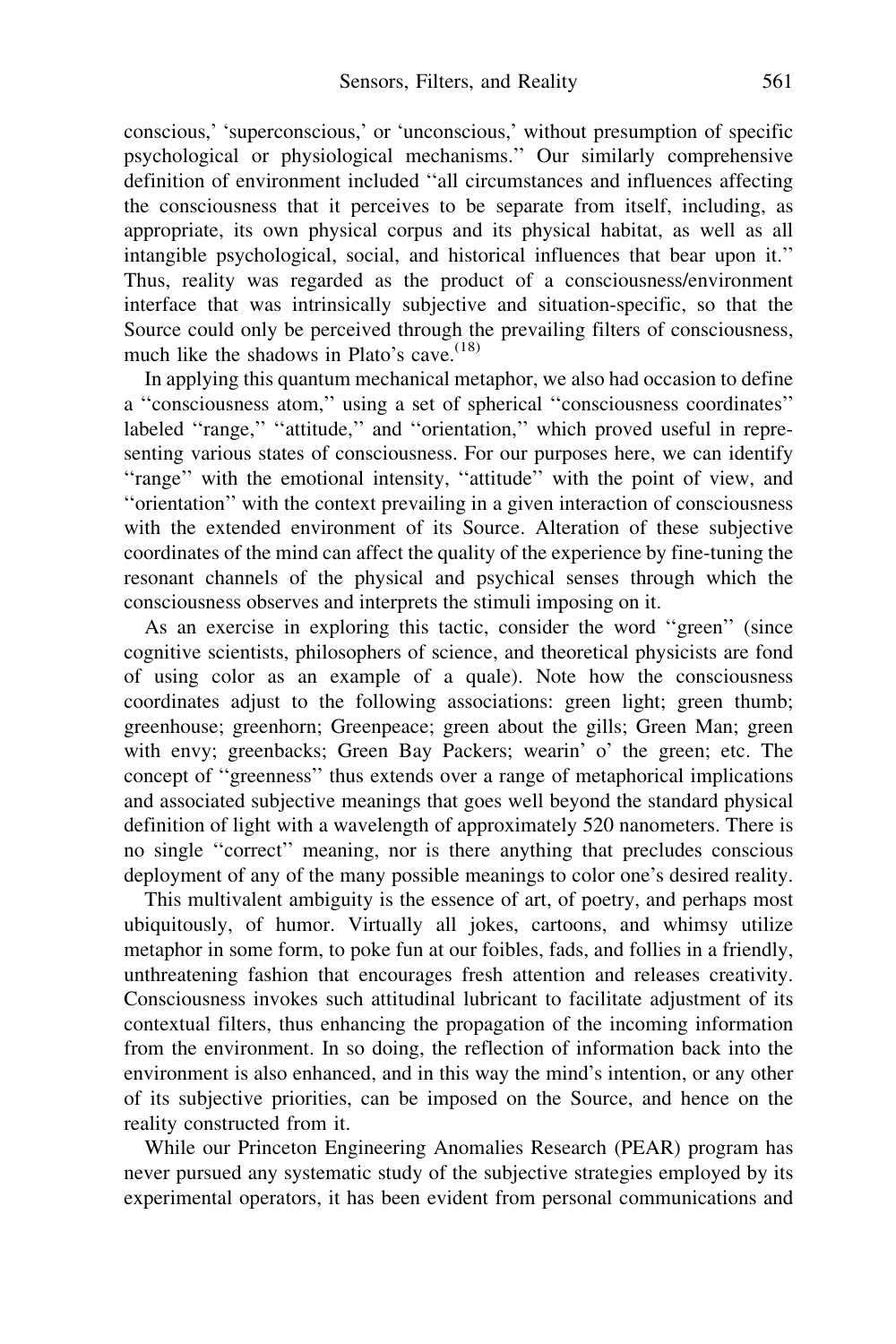casual observations that metaphorical techniques are commonly deployed. These have included frank anthropomorphism, i.e., attributing living qualities to the experimental devices; linguistic association, via creation of lists of words free-associated with the intentions currently being asserted; or visual association of the feedback displays with images of living processes, such as perceiving a high-intention cumulative deviation trace as a bird or plane taking off into the air, or a low-intention trace as that of a fish diving into the depths. Remote perception percipients have described their tactics in metaphors as well, such as staring at a blank screen waiting for a movie to begin, or opening a window onto a desired scene. In both classes of experiment, metaphor appears to be an effective technique for shifting the perceived context of the task at hand from one that seems impossible to one where it is an attainable, even if unlikely, possibility.

#### 3) The role of resonance

''It's Love that makes the world go round.'' W.S. Gilbert, *Iolanthe*, Act  $II^{(19)}$ 

One of the most powerful and commonly employed metaphors to link the world of objective, physical events with the world of subjective, emotional experience is that of ''resonance.'' Examples of resonant oscillatory interactions abound in all manner of mechanical, electrical, optical, and chemical systems, and characteristically entail substantial departures in behavior from those of their separate components. The signal-to-noise ratio and sharp selectivities of conventional communications systems, musical instruments, and lasers of all types; the destructive oscillations of aerospace vehicles and of the Tacoma Narrows bridge; the microscale interactions that bind atoms into molecules; and the pulsations of stars and galaxies are all critically dependent on various forms of internal and external resonance. But the conceptual nomenclature is equally apt in capturing the subjective essence of interpersonal bonds between lovers, siblings, parents and children, and friends; of hyper-productive relationships between individuals and their household, computational, artistic, athletic, or automotive equipment; or even of the intensive personal associations with particular social purposes, projects, or missions. In all these contexts, the emergent resonant experiences, products, or performances can significantly exceed those achieved by the individual partners acting alone.

It is not unreasonable, therefore, that our attempts to represent and to enhance the interactions of Consciousness with its environmental Source would similarly benefit from the establishment of some form of resonance between them. The problem, of course, is the identification of some common conceptual platform on which these two apparently disparate entities may join effectively in a resonant dialogue. Our suggestion is that the requisite exchange may draw on the wealth of potential information resident in the complex, chaotic uncertainty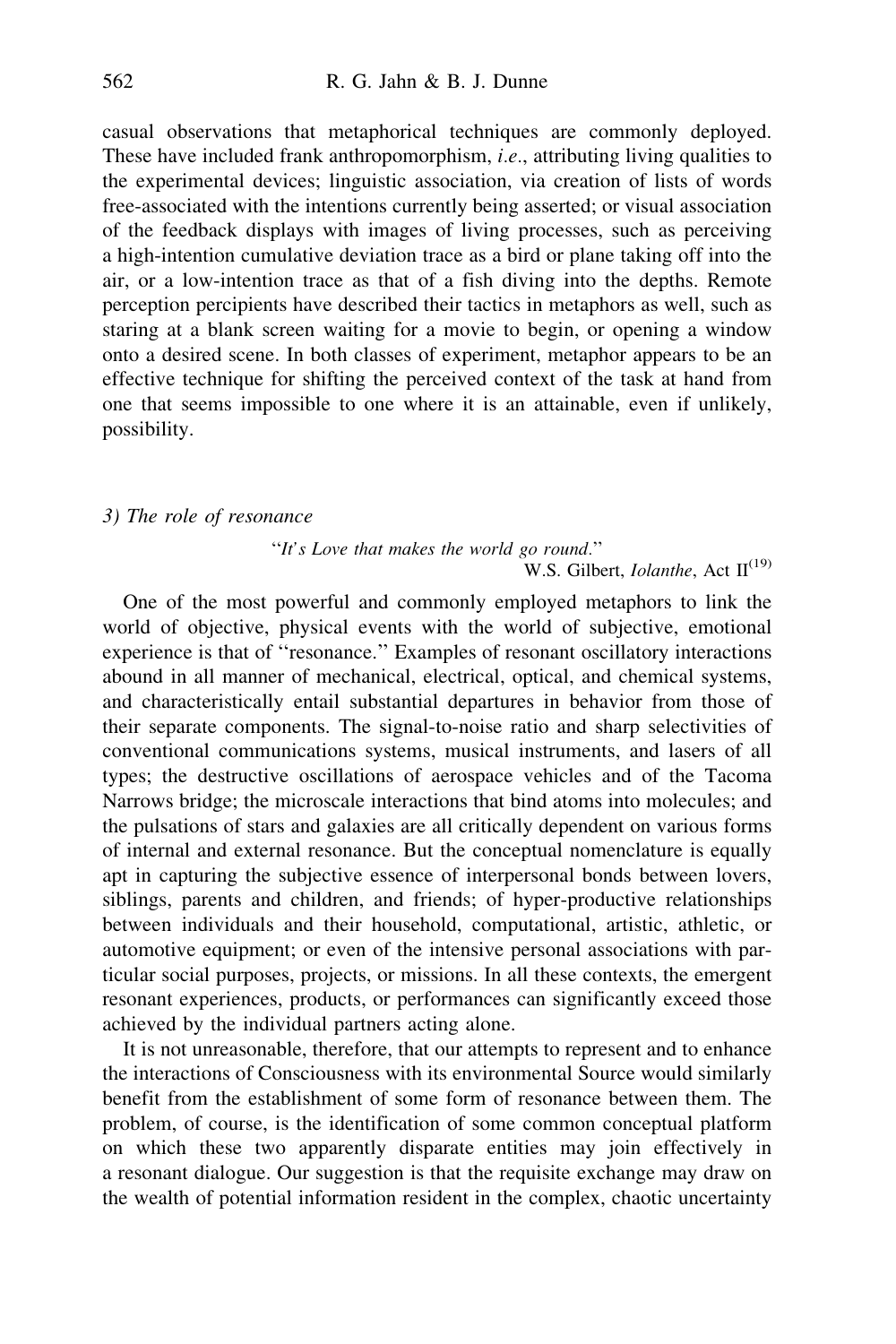of the Source, in concert with the extensive repertoire of potential interpretations or meanings which the mind may contribute.

Resorting again to our quantum mechanical metaphor, it was there suggested that just as the binding energy of a physical molecule derives from the indistinguishability of the two participating valence electrons, in a similar fashion the anomalous experiences that can occur among people who are ''on the same wavelength,'' or who are engaged in resonant human/machine interactions, also may derive from the surrender of distinct individual identities in favor of a more complex ''molecular'' composite. For our purposes here, we propose further extension of this analogy to the establishment of resonant oscillations of experience between the potential information chambers of the mind and of the Source.

To develop this proposition a bit further, we might note that any experience of emotional resonance is closely associated with the perceived meaningfulness or importance of the interaction. It is the visceral feeling that shifts the filters of consciousness from those of passive, objective observation to ones of proactive, subjective participation, and this participatory immersion in the experience modifies its perceived reality. This immersion may be enhanced by progressive elimination of the specific discriminations that distinguish Self from not-Self, until the Consciousness approaches pure experience, a state the Zen masters refer to as ''samadhi.'' Such a state is ineffable by definition, but those who have known it, and the traditions that have cultivated it, maintain that it is the ultimate reality. Some have described it as the sense of being immersed in the unmanifest potential of the universe where everything and anything is possible. Clearly, this is a very different perspective of reality than that experienced through the usual filters of perception, and its achievement may elude most of us. But many of us have experienced more modest forms of subjective resonance, such as being in love, or Buber's "I and Thou" relationship,<sup> $(20)$ </sup> where two previously independent ''I's'' comprise a shared ''We'' that can change the perception and interpretation of reality. In essence, in altering its definition of Self, consciousness attains propitious reference frames for modifying the information dialogue with its environment, and thereby enhances its ability to alter the probabilities of physical events.

This ''I/Thou'' connection is frequently mentioned by PEAR's successful operators, many of whom seem to develop intimate emotional relationships with the experimental devices, akin to those felt in other forms of intense human/ machine interactions, e.g., with a musical instrument, an automobile, or a piece of athletic equipment. One particularly touching expression of this occurred when the random mechanical cascade apparatus, known to its friends and operators as ''Murphy,'' had to be shut down for repairs and one of the operators sent it a personal get-well card. Such resonance effects also manifest in the remote perception experiments in instances where the assigned target holds a strong personal attraction for the participants, or where the percipient and agent are personally involved with one another, and our methods of analysis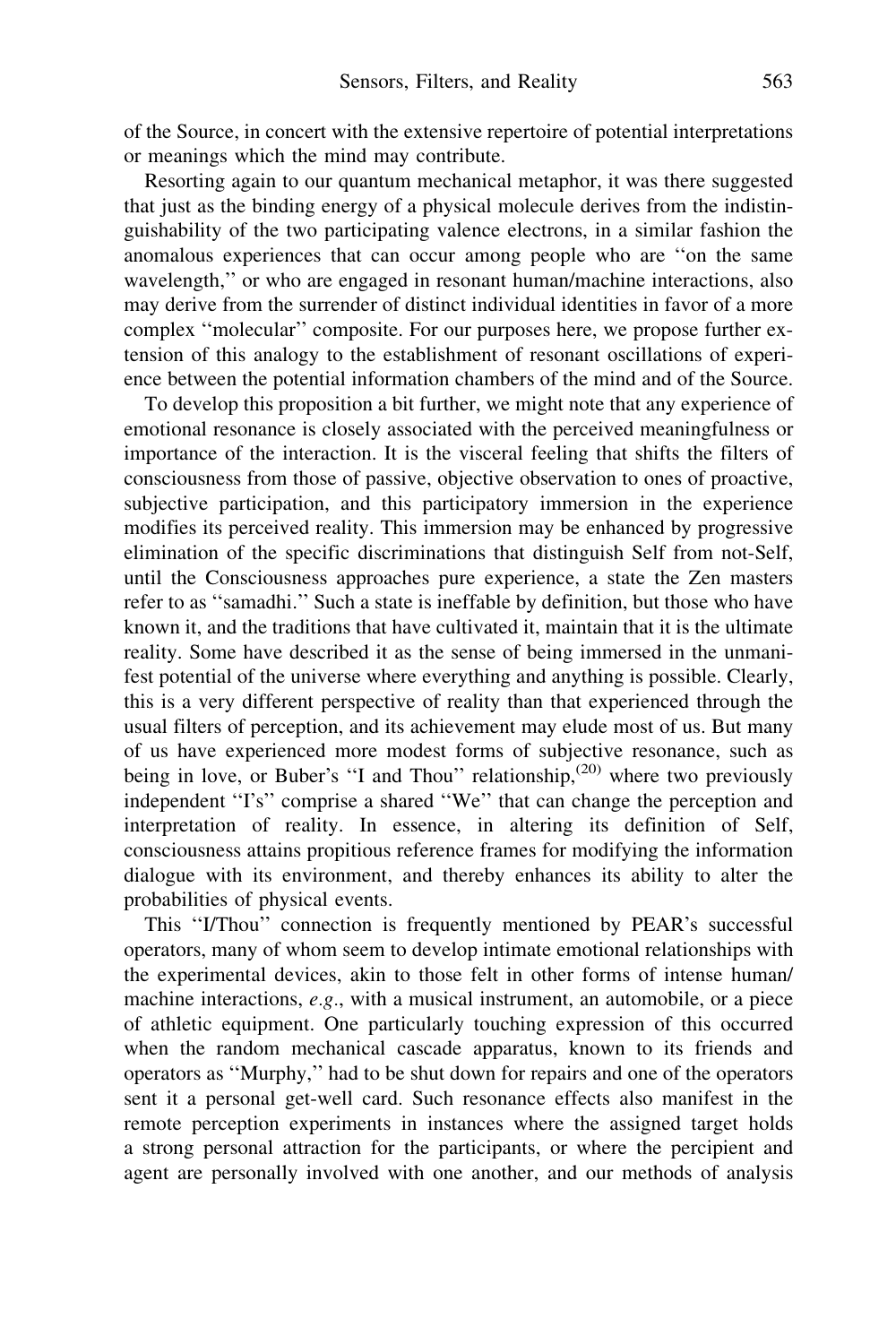have taken explicit precautions to preclude illegitimate information leakage from such causes.

#### 4) The use of uncertainty

''The more alternatives there are, the more uncertain the outcome. The more uncertainty, the greater the potential for information transmission.'' Lachman et  $al^{(21)}$ 

It is the ethic of virtually all scientific investigation to strive for precision: precision of measurement; precision of analysis; sharpness of conceptualization and interpretation; maximization of the ''signal-to-noise'' ratio. Yet, in the particular scientific context we are addressing here, this otherwise commendable zeal for precision of technique and its corresponding refinement of interpretation and prediction paradoxically can become a double-edged scholarly sword. Not only have we accumulated extensive empirical evidence testifying that excessive rigor in experimental design and analysis tends to reduce rather than to enhance consciousness-related anomalous effects, but there are also some indications that the uncertainty itself may be an essential ingredient for the generation of the anomalous phenomena. We attempted to demonstrate a particular example of this empirical enigma in considerable detail, and to explore its broader implications for anomalies experiments in the article entitled ''Information and Uncertainty in Remote Perception Research." $(22)$  There we concluded that in anomalies research, as in any expression of human creativity, it is essential to establish a balance between rigor and flexibility, discipline and innovation, precision and ambiguity, if one is to navigate between the Scylla of sterility and the Charybdis of chaos.

It appears that the narrow channel that separates these complementary extremes follows an epistemological uncertainty principle similar to that which Heisenberg introduced as limiting the precision of observation of conjugate physical properties, such as momentum and position or energy and time. It is also relevant to note that one technical representation of the Source domain, namely the ''zero-point field'' that is postulated to permeate the universe with vast energetic potentiality, ultimately derives from the imposition of this same uncertainty principle on atomic-scale harmonic oscillators. In other words, both the objective physical world and the subjective creative processes of consciousness seem to be constrained, and enabled, by the same intrinsic ambiguity.

Uncertainty inescapably characterizes the interface where the two complementary coordinate systems of mind and matter overlap, creating the interpenetration from which reality emerges. In any given interaction, each of these partners enters in a state where information is still only potential, waiting for consciousness to select a frame of reference within which to address the Source, impose appropriate subjective and objective filters, and thereby actualize it as an experience. This done, the event can be labeled and communicated, but in so doing any alternative perspective is dismissed, and with it any information that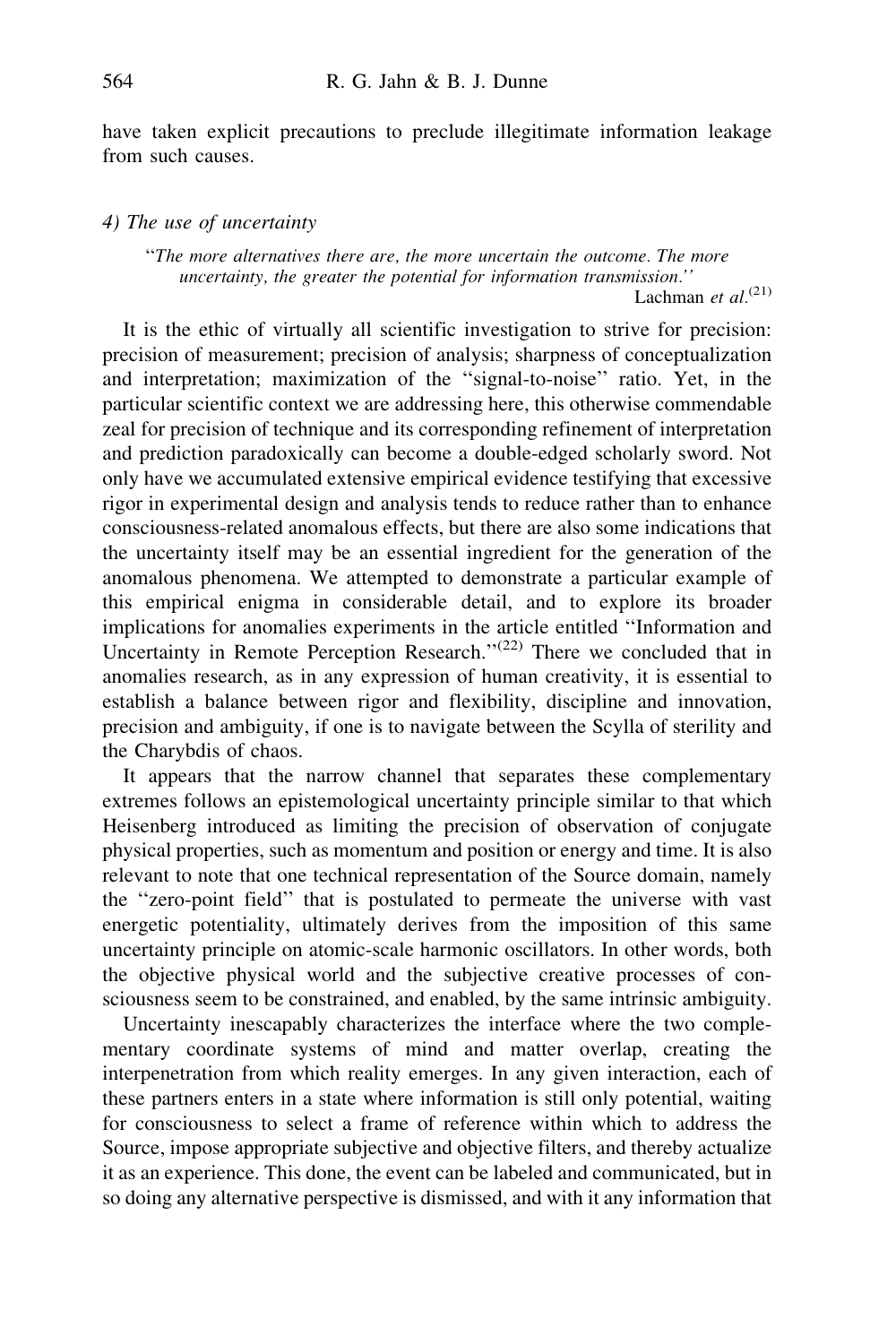perspective might have conveyed. It is only in the prior phase of unresolved uncertainty, at the margins of reality, that consciousness has provisional access not only to those realities with which it is familiar, but also to the vaster uncertainty that constitutes the ultimate Source. Progressive modification of these filters with each new application further complicates the task and, given the intrinsic uncertainty that attends any chosen frame of reference, it is inevitable that all determinations of reality are inherently probabilistic. It is not surprising, therefore, that replicable results in anomalies research remain so elusive.

Notwithstanding, many experienced PEAR operators have come not only to recognize and accept this inherent uncertainty, but also to utilize it in their data-generating tactics. They speak of avoiding personal attachment to the outcome of any particular trial or run, preferring instead to ''flow'' with the indeterminacy itself. Or as one operator expressed it, "... when it goes where I want, I flow with it. When it doesn't, I try to break the flow and give it a chance to get back in resonance with me.'' Successful percipients in the remote perception experiments likewise recognize that any valid information they may acquire about their targets is convected on a background of uncertainty and possible misinformation, to which they should maintain an attitude of ''high indifference.''

## 5) The case for conceptual complementarity

''Contraria sunt complementa.''

Coat of Arms of Niels  $Bohr<sup>(23)</sup>$ 

Niels Bohr first proposed that the celebrated and perplexing wave/particle dualities appearing in atomic-scale physical interactions could be rationalized only by regarding these two modes of behavior not as contradictory but as ''complementary,'' in the sense that each displayed a legitimate aspect of the interaction, and both were necessary to specify it completely. And it was Bohr himself who subsequently offered a sweeping generalization of this physical complementarity principle into much broader philosophical and cultural dimensions: ''... the nature of our consciousness,'' he asserted, ''brings about a complementary relationship, in all domains of knowledge, between the analysis of a concept and its immediate application.<sup> $(24)$ </sup>This huge extrapolation was fully supported by Bohr's colleagues Heisenberg and Pauli, and in their philosophical writings all three of them invoked numerous metaphors to illustrate this generic relationship.<sup>(25)</sup>

The magnitude of revision in conceptual and operational perspective predicated by this radical proposition should not be undervalued. Until that time, virtually all Western thought, including physics and metaphysics, had been dominated by Cartesian duality and was largely content with absolute and polar measures. Classical philosophy spoke of the dialectic tension between thesis and antithesis; theological discourse divided the world into domains of good and evil, spirit and matter; and this polarization of reality was reflected in most common conceptualizations as well. In this cultural mindset, the ''mind/body problem'' remained at least as intractable as the ''wave/particle duality.'' Then, from the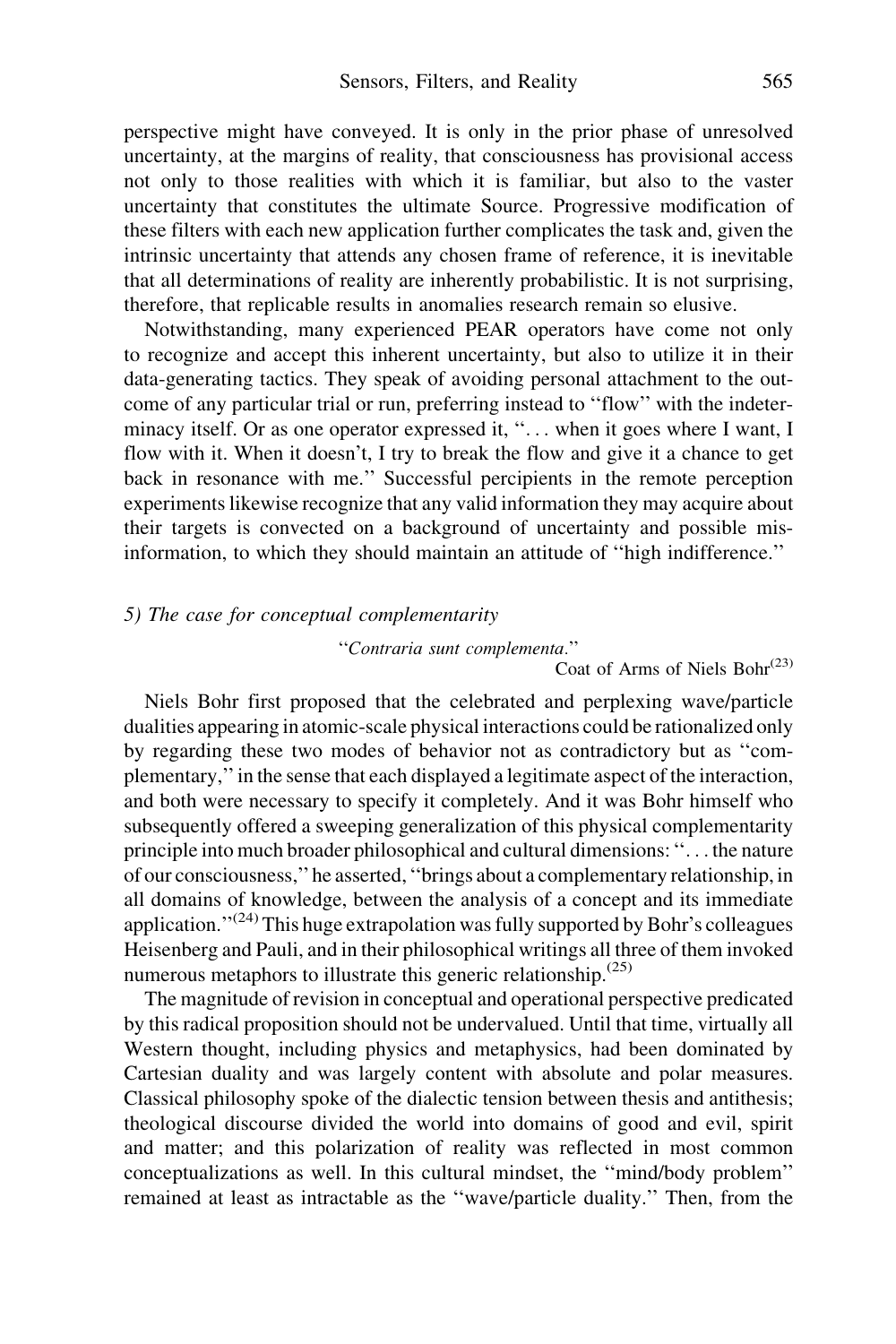world of hard scientific formalism, came this radical proposition that some of these sharp dichotomies should be replaced by more subtle and sophisticated complementarities, wherein arbitrary proportions of superficially disparate properties might profitably be combined to deal with given situations. Despite its counterintuitive character, considerable theoretical elegance, as well as pragmatic benefit, in modeling both the physical world and cultural attitudes was obtained thereby. We suggest that extension of this principle into the yet more challenging domain of consciousness mechanics can prove to be similarly beneficial.

Following this lead, we extend our metaphorical license to propose that many of the filters of consciousness that we have been addressing here also may be complementary to one another in this more general sense. Grouped in appropriate pairs, such attitudes and perspectives entail the same orthogonal irreducibility, yet can provide the same conceptual reinforcement as the conjugate physical quantities, and can serve similarly to define the operational spaces of consciousness. It may well be that this relationship also pertains to the essence of the mind/matter interface itself, and to all of the modes of interaction between consciousness and its environment. The primary benefit of a complementary approach to the filter-tuning process is that the consciousness conjugates need not be competitive characteristics, but can be combined in arbitrary proportions as befits a given situation. Participation in an experience does not preclude observation of it, nor do subjectivity and objectivity stand in contradiction to one another. In fact, once the uncertainty injunction that rules out precise simultaneous specification is accepted, it may actually help define the optimal balance between any pair of consciousness conjugates. Our research strategy has attempted to exploit this complementarity by encouraging all PEAR staff members to serve as operators and by treating all operators as coexperimenters, thus blending the perspectives of objective assessment and subjective immersion in a hands-on experience of how the filters of perception can alter the reality being experienced.

Given our extensive musings elsewhere about the complementarity of consciousness in a variety of contexts,  $(5,12,26)$  we shall here add only two other examples that are particularly pertinent to the purpose of this paper: the complementarity of intentionality and resonance, and that of Consciousness and Source themselves. Intentionality and resonance both are essential for determining the nature of an experience, although the former is explicitly proactive and the latter intrinsically responsive. Intention imposes the filter through which the experience will be interpreted; resonance enhances the consciousness participation in the experience. Asserting an intention is essential for limiting the potential information to a given context, but it is the subjective immersion in the interaction that modifies the consciousness coordinates and thereby the meaning of the resultant information. By establishing an appropriate balance between these two conjugate states of mind, the corresponding uncertainty becomes available as a medium wherein the probabilities of possible interpretations may be altered to manifest the desired reality.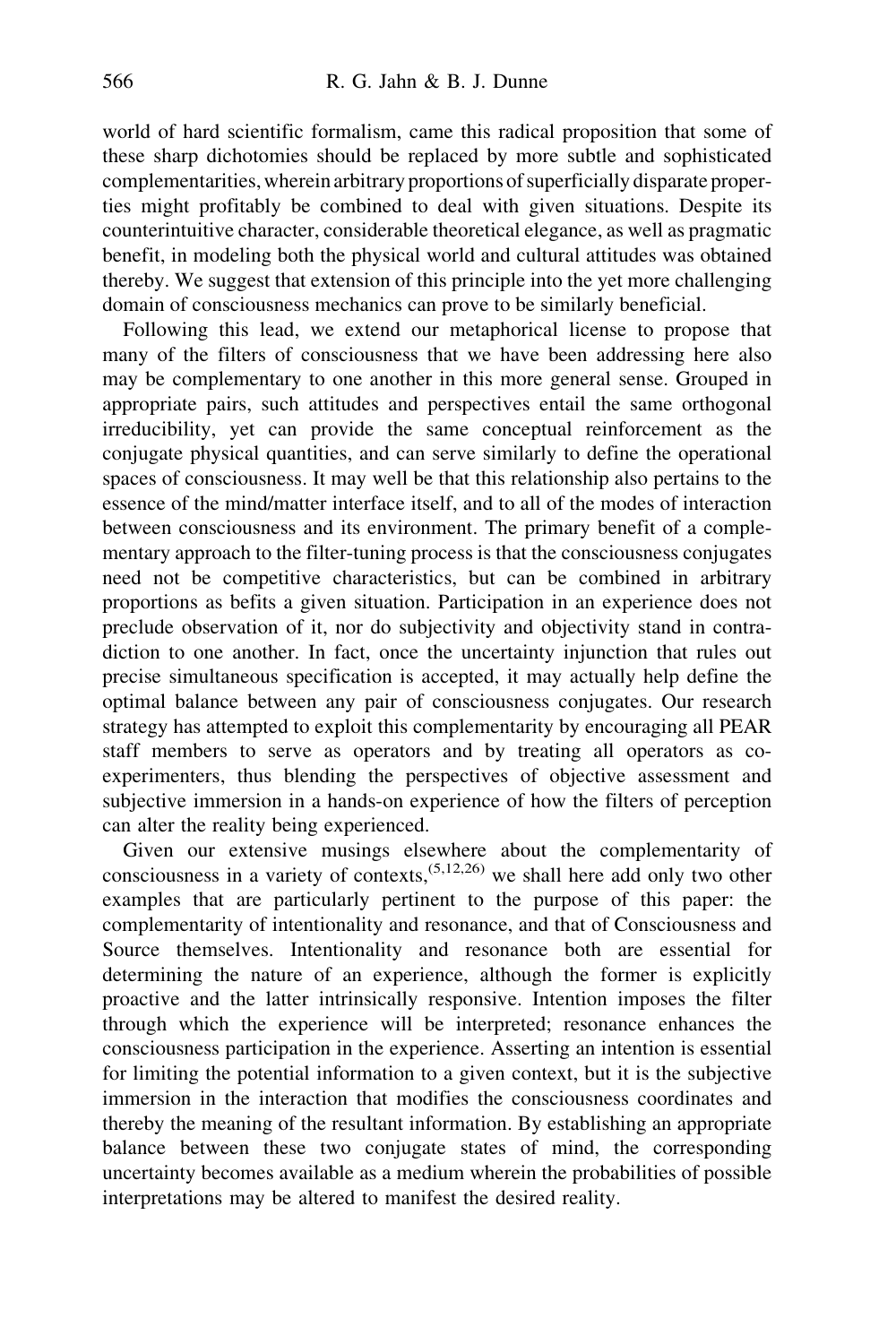But the ultimate pair of complementary conjugates, of course, is that of Consciousness itself and the ineffable Source in which it is immersed, and with which it intersects to generate all manner of experience. Despite their vast disparity of character and function, it is they who comprise the universe of life, and they who are the parents of all reality.

#### Summary

On the basis of a quarter century of laboratory and field experimentation on consciousness-correlated physical anomalies, extensive informal personal discussions with our operators and other colleagues, and a number of previous attempts to pose conceptual models consistent with the empirical results, we have offered here another metaphorical perspective on those aspects of the mind/matter dialogue that may underlie its anomalous manifestations. Like its predecessors, this model deviates from causal physical logic, which may actually be the culprit in the anomalous appearance of such phenomena, in favor of a more generic comprehensive approach to the creation of tangible reality. More specifically, we have proposed that the normal physiological sensory channels that provide our material brains with information about our physical environment are routinely supplemented by various subjective modalities that inform a more extended, less physicalistic consciousness. Both of these categories are posited to have two-way capabilities, i.e., they comprise direct resonant couplings between the mind and its environment, as well as stimulate a variety of indirect responses, all of which are capable of transmitting information in either direction. We also have proposed that our palpable physical surround is an emergent property of a much vaster intangible reservoir of potential information, which we have labeled the Source, and that the emergence is enabled by the resonant coupling of this Source with its cosmic complement, the organizing Consciousness. Finally, we have suggested that the intensity of that resonance is limited by the physiological and mental filters imposed upon our objective and subjective sensory channels by various physical, cultural, and emotional factors.

We then turned to explore possible means of relaxating or tuning of those filters to enhance the resonant dialogue between Consciousness and the Source, thereby allowing richer experiences to unfold, and providing some insight into the nature of the Source itself and of the extensive Consciousness. Possible strategies for such pro-active filter tuning, while inherently difficult to specify and communicate, were suggested to entail a constellation of counter-conventional attitudes and beliefs. These include openness to alternative interpretations of experience; invocation of interdisciplinary metaphors by which to express and reify those alternatives; surrender to resonance with those realities and thereby to their Source; recognition and acceptance of uncertainty as an intrinsic characteristic of both the Source and the Consciousness, and thus as an essential ingredient in the creation of any reality; and relinquishment of ''either/or'' mental duality in favor of creative complementarity of concepts, especially those of intention and resonance, and of Consciousness and the Source themselves.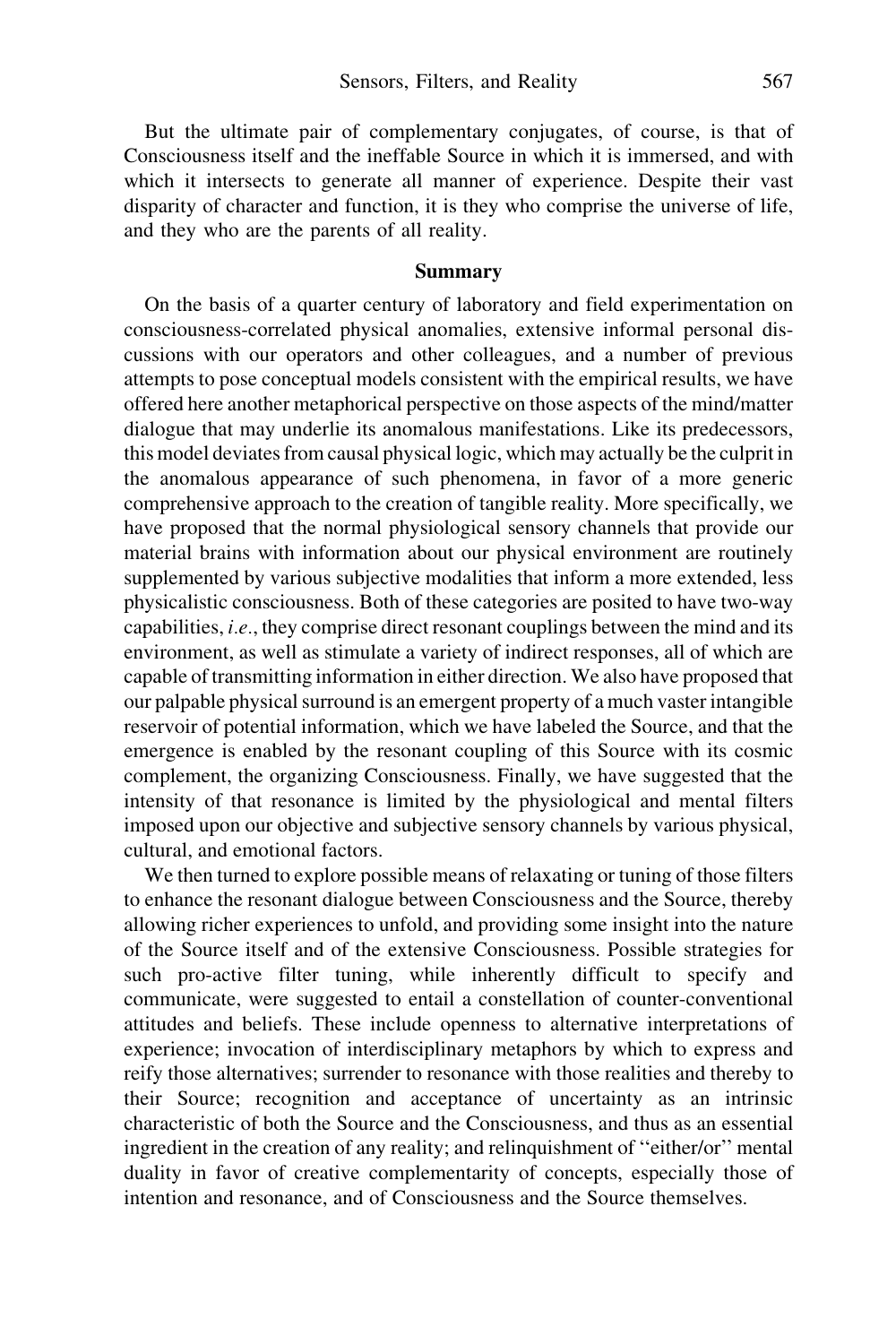These are not trivial alterations of our attitude toward the establishment of reality, and collectively they appear to be at fundamental odds with the conventional scientific tenets of objectivity, replicability, falsifiability, quantifiability, causality, and determinism. Certainly, they are not the usual attributes drilled into young scholars aspiring to standard scientific careers. But they are consistent with, indeed impelled by, the accumulated research evidence that has repeatedly verified the existence of mind/matter phenomena that refuse to be accommodated by the traditional assumptions, and they have proven to be productive, indeed necessary, expansions of scientific attitude for their systematic study. Most especially, as it becomes increasingly apparent that physical reality can be objectively affected by subjective factors that usually are disregarded in the prevailing scientific paradigm, it becomes correspondingly imperative that these be acknowledged and formalized if the study of such anomalies, and indeed of Consciousness itself, is to be brought to both rigorous and productive research. The most direct means for such acknowledgment would seem to be the generalization of what heretofore have been regarded as the objective scientific principles to more comprehensive forms that explicitly include attitudinal factors, and thus can apply to these elusive, subjectively correlated, but nonetheless profound and powerful phenomena.<sup>(6)</sup>

In pursuing this transition, it may be reassuring to recall that while the prevailing secular premises of contemporary Western science are relatively recent in the history of human thought, they nonetheless have their roots in medieval alchemy wherein the consciousness of the practitioner was accepted as a proactive agent in the study of nature. Indeed, Francis Bacon, Isaac Newton, and most of the other original architects of the scientific method all were practicing alchemists who clearly respected the role of consciousness in the generation of physical and chemical phenomena.(5) The subsequent gradual rejection of subjectivity in science was driven by an increasing desire for predictive certainty, but it came at the cost of excluding the observing mind from the process under observation. Now, in much the same fashion that the augmentation of our observational capabilities through more sensitive instrumentation forced extensions of the classical view of a mechanistic universe into relativistic and quantum formulations, major refinements of our contemporary information-processing tools are forcing us to re-invite the subjective aspects of information into the workshop of science, and thereby to recover the baby we threw out with the bath water more than three centuries ago.

### **Notes**

\* This assortment of contexts, labels, or models should not be regarded as mutually exclusive or hierarchical; nor are they isomorphic to one another. Rather, they represent different perspectives on the same basic search, and hence should be respected as collectively complementary. Where they reinforce one another, or display common features, this may indicate some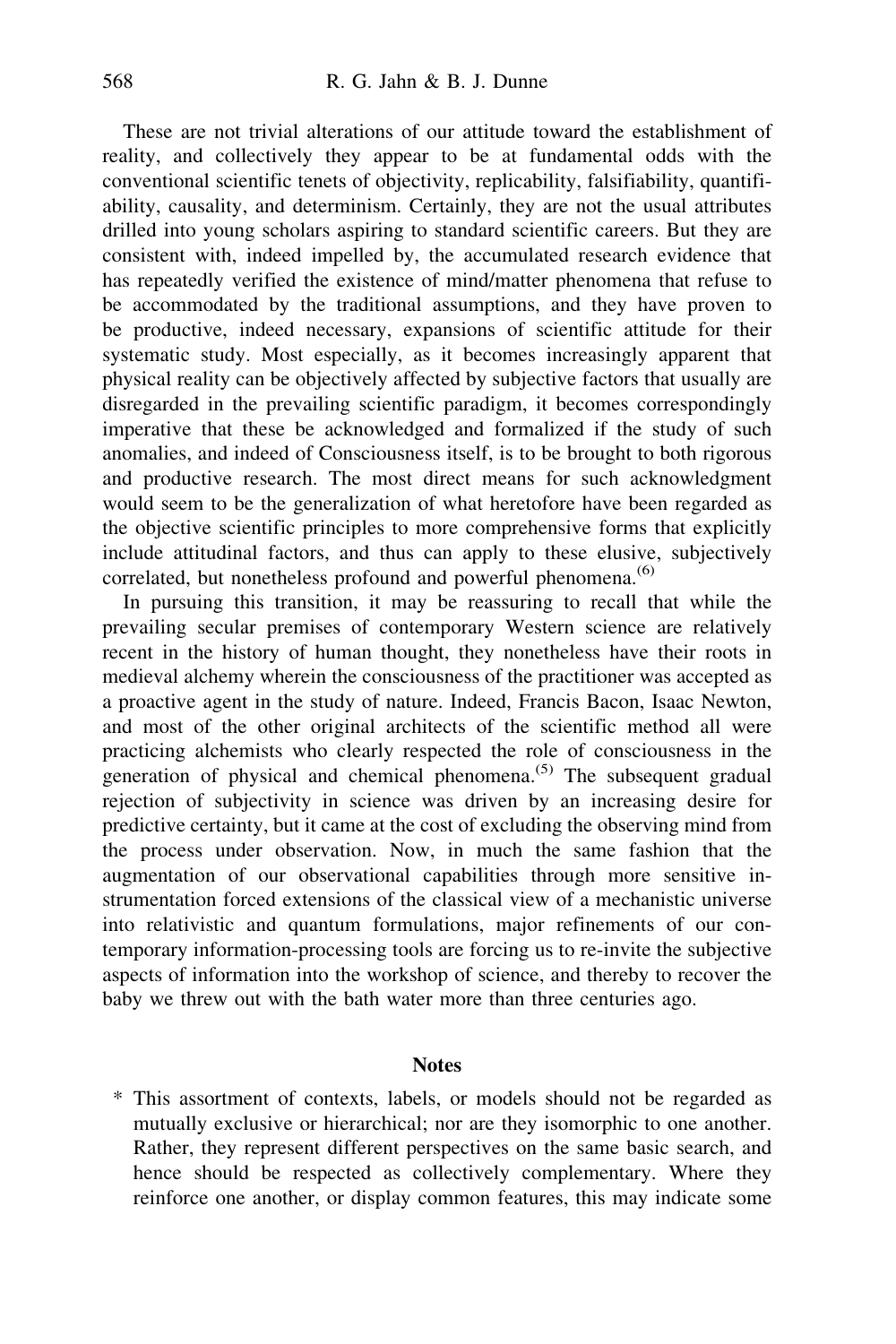degree of basic insight. Where they disagree on details, testable hypotheses may present themselves.

\*\* Our list of physiological sensors does not extend to other proprioceptors, such as those associated with body orientation, movement, sensitivity to gravitational or magnetic fields, etc., since their inclusion would add little to the essential bi-directional concept, and would needlessly complicate the specific illustrations. Nor have we attempted to specify the role of the brain/ mind interface in such complex resonance systems.

### Acknowledgments

The authors here record their appreciation to a number of colleagues who have contributed their thoughts to the evolution of this essay, most notably the members of the International Consciousness Research Laboratories (ICRL) consortium and its PEARtree affiliate; Prof. Henry Bauer, Mr. Ray Buckman, and Ms. Gina Leone; and, of course, all the members of the PEAR laboratory staff.

The research programs of the PEAR laboratory have been supported in part by gifts from Mr. Laurance Rockefeller, Mr. Richard Adams, The Lifebridge Foundation, the Institut für Grenzgebiete der Psychologie und Psychohygiene, the Izunome Association, and other donors who prefer to remain anonymous.

## References

- 1. Milton, J. (1909–14). Paradise Lost: The Third Book. The Harvard Classics.
- 2. Jahn, R. G., & Dunne, B. J. (2001). A modular model of mind/matter manifestations  $(M^5)$ . Journal of Scientific Exploration, 15(3), 299–329.
- 3. Jahn, R. G. (2002). M<sup>\*</sup>: Vector representation of the subliminal seed regime of M<sup>5</sup>. Journal of Scientific Exploration, 16(3), 341–357.
- 4. Eddington, A. (1978). The Nature of the Physical World. The University of Michigan Press.
- 5. Jahn, R. G., & Dunne, B. J. (1988). Margins of Reality: The Role of Consciousness in the Physical World. New York: Harper Brace Jovanovich, and many references therein.
- 6. Jahn, R. G., & Dunne, B. J. (1997). Science of the subjective. Journal of Scientific Exploration, 11(2), 201–224.
- 7. Jahn, R. G., Dunne, B. J., Nelson, R. D., Dobyns, Y. H., & Bradish, G. J. (1997). Correlations of random binary sequences with pre-stated operator intention: a review of a 12-year program. Journal of Scientific Exploration, 11(3), 345–367.
- 8. Popp, F.-A., & Beloussov, L. (2002). Integrative Biophysics. Dordrecht London: Kluwer Academic Publishers.
- 9. James, W. (1911). Some Problems of Philosophy: A Beginning of an Introduction to Philosophy. New York: Longmans, Green.
- 10. Simons, D. J., & Chabris, C. F. (1999). Gorillas in our midst: sustained inattentional blindness for dynamic events. Perception, 28, 1059–1074.
- 11. Bruner, J. S., & Postman, L. (1949). On the perception of incongruity: a paradigm. Journal of Personality, 18, 206–223.
- 12. Boyd, D. (1976). Rolling Thunder. Dell Publishing.
- 13. Einstein, A. (1971). In W. Heisenberg, Physics and Beyond. New York: Harper & Row (p. 63).
- 14. Reich, W. (1949). Character Analysis. New York: Orgone Institute Press.
- 15. Wilkes, S. B. (2004). Personal communication.
- 16. The Bible (New International Version). Psalms 78:21.
- 17. Jahn, R. G., & Dunne, B. J. (1985). On the quantum mechanics of consciousness, with application to anomalous phenomena. Foundations of Physics, 16(8), 721–772.
- 18. Plato. The Republic, Book 6.
- 19. William S. Gilbert. Iolanthe, Act II.